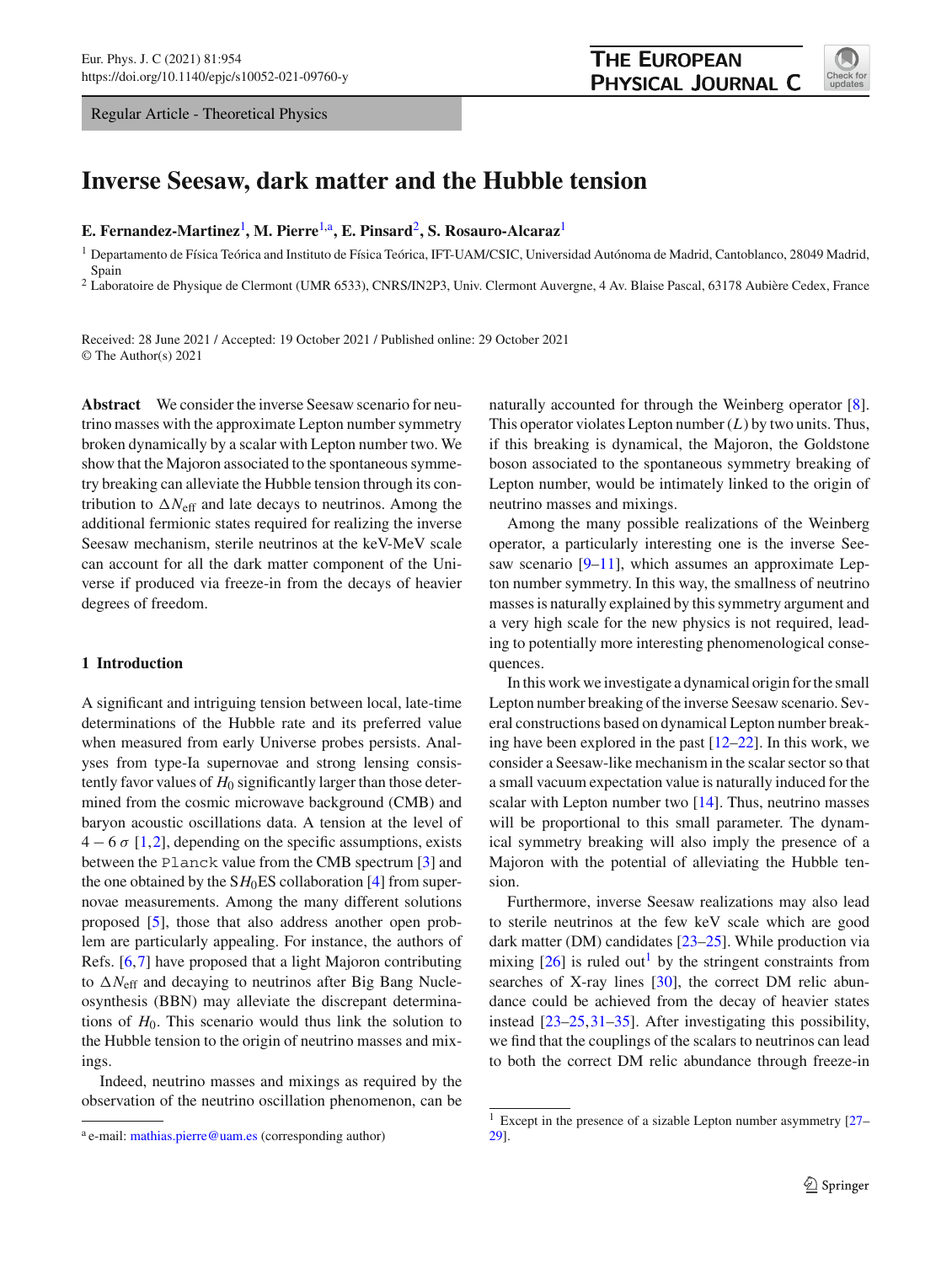via decays and the necessary Majoron population so as to alleviate the Hubble tension. [2](#page-1-0)

This paper is organized as follows, in Sect. [2](#page-1-1) we introduce the particle content and Lagrangian of the inverse Seesaw model with dynamical breaking of *L* considered. In Sect. [3](#page-3-0) we discuss the dark matter production mechanism as well as its phenomenology and constraints in the parameter space. In Sect. [4](#page-6-0) we analyze the conditions under which also the Hubble tension can be alleviated as proposed in Refs. [\[6](#page-10-5)[,7](#page-10-6)]. Finally, in Sect. [5](#page-8-0) we discuss and summarize the allowed regions of the parameter space while in Sect. [6](#page-9-0) we conclude.

# <span id="page-1-1"></span>**2 The model**

The simplest extension of the Standard Model (SM) particle content to account for the neutrino masses and mixing evidence is the addition of fermion singlets, i.e. righthanded neutrinos. Furthermore, if a large Majorana mass is also included for the right-handed neutrinos, the smallness of neutrino masses is naturally explained through the hierarchy between this mass and the electroweak scale via the celebrated canonical type-I Seesaw [\[37](#page-11-2)[–40\]](#page-11-3). Conversely, a Majorana mass significantly above the electroweak scale destabilizes the Higgs mass, worsening the electroweak hierarchy problem [\[41](#page-11-4)[,42](#page-11-5)] and greatly hinders the testability of the mechanism.

It is therefore appealing to consider low-scale alternatives to the canonical Seesaw mechanism. This option was investigated in Refs. [\[43](#page-11-6)[–46\]](#page-11-7) showing that the smallness of neutrino masses can also be naturally explained by an approximate Lepton number symmetry. Two types of fermion singlets may be included according to their *L* assignment. The first option is Dirac pairs with  $L = 1$  for which, in the limit of exact *L*, only the right-handed component may have a Yukawa coupling to the active SM neutrinos. The second option is Majorana sterile neutrinos with  $L = 0$  which, for exact  $L$ symmetry, do not couple to any other fermion. At this level, three neutrinos remain massless. When the *L* symmetry is slightly broken, small neutrino masses can be induced, the Dirac neutrinos may split into pseudo-Dirac pairs, and additional suppressed couplings are allowed.

Following this principle, we extend the SM particle content with Dirac pairs with their corresponding right and lefthanded components  $N_R$  and  $N_L$ . At least two of these pairs are required to reproduce the correct neutrino masses and mixings (in this case with the lightest neutrino massless). We also consider one Majorana sterile neutrino  $n<sub>L</sub>$ . The *L* violation that will induce the standard neutrino masses will be dynamical and originated through two scalars  $\phi_1$  and  $\phi_2$ .

<span id="page-1-2"></span>**Table 1** New fermions and scalars with their charge under Lepton number.  $\phi_{1,2}$  are SM singlet scalars while  $N_R$  is right-handed and  $N_L$  and  $n<sub>L</sub>$  are left-handed SM singlet fermions

| State | $\overline{R}$ | $n_L$ | ω1 |  |
|-------|----------------|-------|----|--|
|       |                |       |    |  |

All the new states are singlets of the SM gauge group and their Lepton number charge assignment *L* is given in Table [1.](#page-1-2)

According to this assignment the Lagrangian of the model can be parametrized as:

$$
\mathcal{L} \supset -\overline{L}_L \tilde{H} Y_v N_R - \overline{N}_L M N_R
$$
  
\n
$$
- \frac{1}{2} \overline{N}_L \phi_2 Y_{LL} N_L^c - \frac{1}{2} \overline{N}_R^c \phi_2 Y_{RR} N_R
$$
  
\n
$$
- \frac{1}{2} \overline{n}_L \mu_{ss} n_L^c - \overline{N}_L \phi_1 Y_{Ls} n_L^c
$$
  
\n
$$
- \overline{N}_R^c \phi_1^{\dagger} Y_{Rs} n_L^c + \text{h.c.} + V(\phi_1, \phi_2, H), \qquad (2.1)
$$

where  $L<sub>L</sub>$  are the SM lepton doublets and *H* the Higgs doublet.

### 2.1 Scalar potential

In the inverse Seesaw mechanism, neutrino masses are protected by an approximate *L* symmetry. The smallness of the *L*-violating terms thus naturally explains the lightness of neutrino masses. Since we want to explore a dynamical breaking of this symmetry, we also consider a Seesaw-like mechanism in the scalar sector to avoid hierarchy problems and account for the smallness of the *L*-violating vacuum expectation value (vev) in a technically natural way. To this end, we mimic the type-II Seesaw [\[47](#page-11-9)[–50\]](#page-11-10) and assume that the vev of  $\phi_2$  will be induced by that of  $\phi_1$  as in Ref. [\[14\]](#page-10-12). In particular, the scalar potential is given by

$$
V = \frac{m_H^2}{2} H^{\dagger} H + \frac{\lambda_H}{2} (H^{\dagger} H)^2 + \frac{m_1^2}{2} \phi_1^* \phi_1 + \frac{m_2^2}{2} \phi_2^* \phi_2 + \frac{\lambda_1}{2} (\phi_1^* \phi_1)^2 + \frac{\lambda_2}{2} (\phi_2^* \phi_2)^2 + \frac{\lambda_1 H}{2} (\phi_1^* \phi_1) (H^{\dagger} H) + \frac{\lambda_2 H}{2} (\phi_2^* \phi_2) (H^{\dagger} H) + \frac{\lambda_{12}}{2} (\phi_1^* \phi_1) (\phi_2^* \phi_2) - \eta (\phi_1^2 \phi_2^* + \phi_1^{*2} \phi_2).
$$
 (2.2)

If both  $m_H^2$  and  $m_1^2$  are negative but  $m_2^2$  is positive and large, then the vev of  $\phi_2$ ,  $v_2$ , is only induced by the vev of  $\phi_1$ ,  $v_1$ , through  $\eta$  and can be made naturally small. Indeed, notice that in the limit  $\eta \to 0$  together with  $Y_{Ls} \to 0$  and  $Y_{Rs} \to 0$ , the Lagrangian would be invariant under a separate  $U(1)$ transformation of  $\phi_1$ , different from *L*. Thus, these three parameters are protected by an additional symmetry and

<span id="page-1-0"></span><sup>2</sup> Another possible connection between DM and the Hubble tension have been recently considered in Ref. [\[36\]](#page-11-8).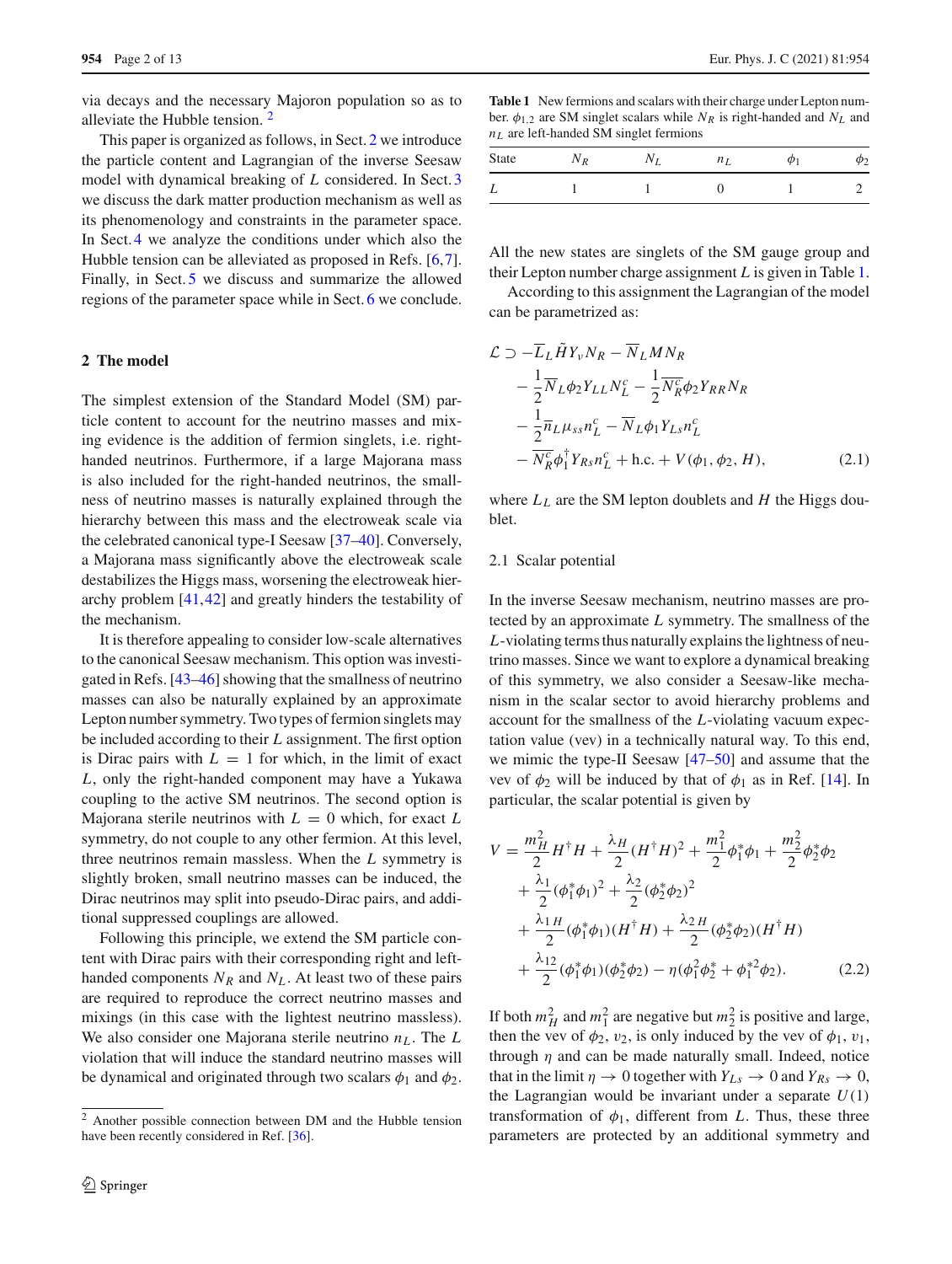very small values for them are natural in the 't Hooft sense. Parametrising the scalars as  $\phi_i = (v_i + \varphi_i)e^{i a_i/v_i}/\sqrt{2}$  and  $H = (v_H + h)/\sqrt{2}$  in the unitary gauge, the minimisation conditions read as

$$
m_H^2 = -\frac{1}{2} \left( 2\lambda_H v_H^2 + \lambda_1 H v_1^2 + \lambda_2 H v_2^2 \right)
$$
  
\n
$$
\approx -\frac{1}{2} \left( 2\lambda_H v_H^2 + \lambda_1 H v_1^2 \right),
$$
  
\n
$$
m_1^2 = -\frac{1}{2} \left( 2\lambda_1 v_1^2 + \lambda_1 H v_h^2 + \lambda_{12} v_2^2 - 4\sqrt{2} \eta v_2 \right)
$$
  
\n
$$
\approx -\frac{1}{2} \left( 2\lambda_1 v_1^2 + \lambda_1 H v_H^2 \right),
$$
  
\n
$$
m_2^2 = -\frac{1}{2} \left( 2\lambda_2 v_2^2 + \lambda_{12} v_1^2 + \lambda_2 H v_H^2 - \frac{2\sqrt{2} \eta v_1^2}{v_2} \right)
$$
  
\n
$$
\approx \frac{\sqrt{2} \eta v_1^2}{v_2},
$$
\n(2.3)

<span id="page-2-0"></span>and thus

$$
v_2 \simeq \frac{\sqrt{2}\eta v_1^2}{m_2^2},\tag{2.4}
$$

where we have assumed  $v_2 \ll v_1$ ,  $v_H$ . From Eq. [\(2.4\)](#page-2-0) we can see that indeed  $v_2$  is induced from the vev  $v_1$  and suppressed by  $\eta$  so that  $v_2 \to 0$  if  $\eta \to 0$  or  $m_2 \to \infty$ . The scalar mass matrix in the basis  $(h \varphi_1 \varphi_2)$ , in the  $v_2 \to 0$  limit reads

$$
M^{2} \simeq \begin{pmatrix} \lambda_{H}v_{H}^{2} & \frac{1}{2}\lambda_{1H}v_{1}v_{H} & 0\\ \frac{1}{2}\lambda_{1H}v_{1}v_{H} & \lambda_{1}v_{1}^{2} & -\sqrt{2}\eta v_{1} \\ 0 & -\sqrt{2}\eta v_{1} & \frac{\eta v_{1}^{2}}{\sqrt{2}v_{2}} \end{pmatrix},
$$
(2.5)

so that the masses of the physical scalars  $h$ ,  $\varphi_1$  and  $\varphi_2$  are approximately $3$ 

$$
m_h^2 \simeq \lambda_H v_H^2, \quad m_{\varphi_1}^2 \simeq \lambda_1 v_1^2, \quad m_{\varphi_2}^2 \simeq m_2^2/2 \,, \tag{2.6}
$$

for small mixed quartic couplings. The mixing angles  $\alpha_{1H}$ and  $\alpha_{12}$  between  $h - \varphi_1$  and  $\varphi_1 - \varphi_2$  are, respectively,

$$
\tan\left(2\alpha_{1\,H}\right) \simeq -\frac{\lambda_1\,H\,v_1\,v_H}{\lambda_1\,v_1^2 - \lambda_H\,v_H^2}, \quad \text{and} \quad \tan\left(2\alpha_{12}\right) \simeq 4\frac{v_2}{v_1}.
$$
\n
$$
(2.7)
$$

The physical pseudoscalars are given by

$$
J = \frac{1}{\sqrt{v_1^2 + 4v_2^2}} (v_1a_1 + 2v_2a_2), \quad m_J^2 = 0,
$$

$$
A = \frac{1}{\sqrt{v_1^2 + 4v_2^2}} \left( -2v_2 a_1 + v_1 a_2 \right), \quad m_A^2 \simeq m_{\varphi_2}^2, \qquad (2.8)
$$

where *J* is the Goldstone boson associated to the breaking of *L*, that is, the Majoron, and therefore massless from the scalar potential. Since *L* is expected to be broken from gravity effects [\[51\]](#page-11-11), we will assume that a Majoron mass of the order of the eV scale is induced by them. The mixing angle  $\beta$ between  $a_1 - a_2$  is:

$$
\tan\left(2\beta\right) \simeq 4\frac{v_2}{v_1}.\tag{2.9}
$$

## 2.2 Neutrino masses

When all the scalars develop their vevs,  $v_H$ ,  $v_1$  and  $v_2$  respectively, the neutrino mass matrix takes the inverse Seesaw form:

$$
\mathcal{M} = \begin{pmatrix} 0 & 0 & 0 & m_D \\ 0 & \mu_{ss} & \mu_{Ls}^T & \mu_{Rs}^T \\ 0 & \mu_{Ls} & \mu_{LL} & M^T \\ m_D^T & \mu_{Rs} & M & \mu_{RR} \end{pmatrix},
$$
(2.10)

where we have defined  $m_D \equiv v_H Y_v / \sqrt{2}$ ,  $\mu_{LL} \equiv v_2 Y_{LL} / \sqrt{2}$ ,  $\mu_{RR}$  =  $v_2Y_{RR}/\sqrt{2}$ ,  $\mu_{Ls}$  =  $v_1Y_{Ls}/\sqrt{2}$  and  $\mu_{Rs}$  =  $v_1Y_{Rs}/\sqrt{2}$ , arranging the states as  $(v_L n_L N_L N_R^c)$ . From now on we will work in the basis where *M* is diagonal. The approximate expressions for the flavour states in terms of the mass eigenstates are:

$$
\nu_{L} \simeq U \nu_{i} - \theta^{*} \left( \mu_{Ls}^{*} \mu_{ss}^{-1} + M^{-1} \mu_{Rs} \right) \nu_{4} \n+ \frac{1}{\sqrt{2}} \theta^{*} \left( N_{+} - i N_{-} \right), \n n_{L} \simeq \mu_{ss}^{-1} \mu_{Ls}^{T} \theta^{T} U \nu_{i} + \nu_{4} + \frac{1}{\sqrt{2}} \mu_{Ls}^{\dagger} M^{-1} \left( N_{+} + i N_{-} \right) \n+ \frac{1}{\sqrt{2}} \mu_{Rs}^{\dagger} M^{-1} \left( N_{+} - i N_{-} \right), \n N_{L} \simeq -\theta^{T} U \nu_{i} + \left( \theta^{T} \theta^{*} \mu_{Ls}^{*} \mu_{ss}^{-1} - M^{-1} \mu_{Rs} \right) \nu_{4} \n+ \frac{1}{\sqrt{2}} \left( N_{+} - i N_{-} \right), \n N_{R}^{c} \simeq -M^{-1} \mu_{Ls} \nu_{4} + \frac{1}{\sqrt{2}} \left( N_{+} + i N_{-} \right), \tag{2.11}
$$

<span id="page-2-2"></span>where  $v_i$ ,  $v_4$ ,  $N_+$  and  $N_-$  are the mass eigenstates with masses

$$
m_{\nu_i} \simeq U^T \theta \left( \mu_{LL} - \mu_{Ls} \mu_{ss}^{-1} \mu_{Ls}^T \right) \theta^T U, \quad m_{\nu_4} \simeq \mu_{ss},
$$
  

$$
m_{N_{\pm}} \simeq \sqrt{M^2 + m_D^{\dagger} m_D} \pm \frac{1}{2} (\mu_{LL} + \mu_{RR}), \qquad (2.12)
$$

<span id="page-2-1"></span><sup>3</sup> We use the same notation for the mass and flavour CP-even scalar eigenstates for brevity as mixing angles are typically small.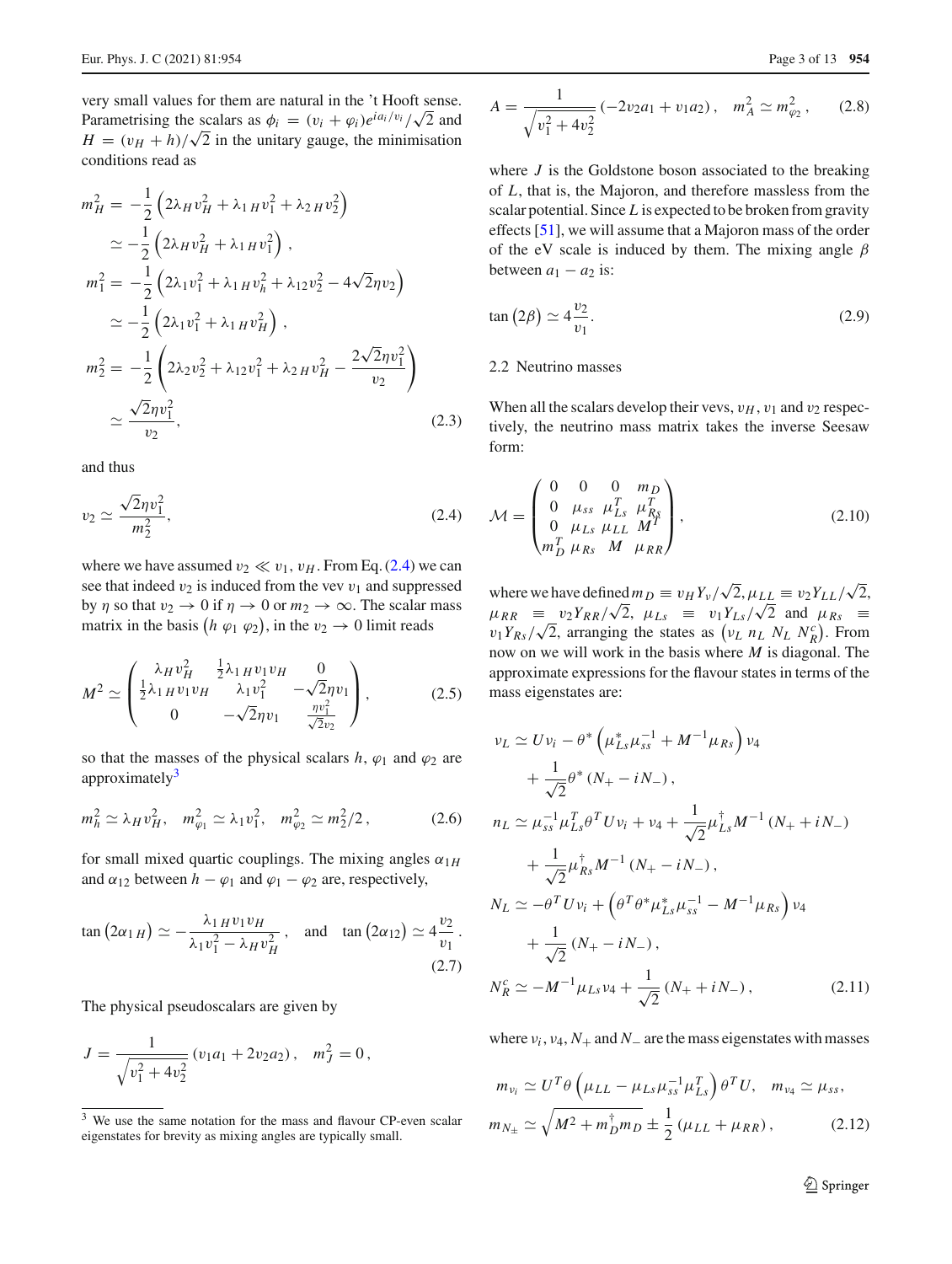with  $i = 1, 2, 3, \theta \equiv m_D M^{-1}$  characterizing the mixing between the active flavours  $v_L$  and the heavy states  $N_{\pm}$ , and  $U$  the unitary matrix diagonalising the light neutrino mass matrix after the block diagonalisation. We have assumed that  $M \gg m_D \gg \mu$ . In particular, we will assume that *M* is somewhat above the electroweak scale and that it controls the scale of the pseudo-Dirac pairs  $N_{\pm}$ . The splitting of the pseudo-Dirac pairs is only through the Majorana masses  $\mu_{LL}$ and  $\mu_{RR}$ . We will also assume that  $\mu_{ss}$  is at the keV scale and is the main contribution to  $m_{\nu_4}$ , the dark matter candidate mass. For a summary of the approximate ranges of all the model parameters to correctly reproduce neutrino masses and mixings, the DM relic abundace and to improve on the Hubble tension see Table [2](#page-8-1) where we sumarize our findings of the following sections. According to these values, all the  $\mu$  parameters have been treated as a perturbation in the expressions above and the results are to leading order in perturbation theory. Furthermore, we have also approximated the results to leading order in  $\theta$  to simplify the expressions. Notice that *U*, the rotation diagonalising the light neutrino mass matrix,  $m_{v_i}$ , corresponds to the PMNS mixing matrix at leading order.

### <span id="page-3-0"></span>**3 Dark matter**

The Majorana fermion singlet  $n<sub>L</sub>$ , with its  $L = 0$  charge assignment, can only mix with the other neutrinos via *L*violating, and therefore suppressed, parameters. Furthermore, its allowed interactions with  $N_L$  and  $N_R$  are via  $\phi_1$ through the  $Y_{Ls}$  and  $Y_{Rs}$  parameters respectively. These two parameters, together with  $\eta$ , are all protected by an additional symmetry. Indeed, setting the three of them to zero a new  $U(1)$  transformation for  $\phi_1$ , independent from *L*, becomes a symmetry of the Lagrangian. We will therefore consistently assume small values for these three parameters. As previously discussed, a small value of  $\eta$  guarantees that the induced vev  $v_2$  will be suppressed and thus naturally explain the smallness of neutrino masses. Small values for *YLs* and  $Y_{Rs}$  in turn imply that interactions and decays of  $n<sub>L</sub>$  are very suppressed, making it an ideal DM candidate via freeze-in production. In this way, the same symmetry behind the smallness of neutrino masses also guarantees DM stability in a natural way. In the following we will discuss the production mechanism as well as the main constraints from it and other observations on the parameter space of the model.

# 3.1 Dark matter production

The DM candidate in our model is the mass eigenstate  $\nu_4$ which is approximately aligned with the fermion singlet  $n<sub>L</sub>$ with only suppressed mixings with the rest of the interaction eigenstates given the approximate *L* symmetry, as shown in Eq.  $(2.11)$ . While the active flavour eigenstates  $v<sub>L</sub>$  do contain an admixture of the DM candidate  $v_4$  as given by Eq. [\(2.11\)](#page-2-2), processes that produce ν*<sup>L</sup>* such as decays of the *Z* and *W* or of the heavy neutrinos  $N_+$  via their Yukawa interactions with the Higgs, will not contribute to the production of  $\nu_4$  beyond the standard Dodelson-Widrow mechanism [\[26\]](#page-10-15). Indeed, the active flavour eigenstates ν*L* are already in thermal equilibrium in the early Universe and additional contributions such as these will not modify their abundance. In other words, the thermal masses of the active neutrinos ν*L* are very relevant in the early Universe and dominate over the keV-scale mass of  $\nu_4$ , suppressing the mixing [\[52](#page-11-12)]. That is, the interaction eigenstates are approximately the effective mass eigenstates [\[53](#page-11-13)]. Therefore, in this regime, it is more convenient to work in a mixed basis with  $N_{\pm}$  together with  $\hat{v}_L$  and  $\hat{n}_L$ : the "incomplete" flavour states  $v_L$  and  $n_L$  at energies below  $m_{N_{\pm}}$ . In this intermediate basis the original interaction eigenstates read:

$$
\nu_L \simeq \hat{\nu}_L + \frac{\theta^*}{\sqrt{2}} (N_+ - iN_-),
$$
  
\n
$$
n_L \simeq \hat{n}_L + \frac{1}{\sqrt{2}} \mu_{Ls}^{\dagger} M^{-1} (N_+ + iN_-)
$$
  
\n
$$
+ \frac{1}{\sqrt{2}} \mu_{Rs}^{\dagger} M^{-1} (N_+ - iN_-),
$$
  
\n
$$
N_L \simeq -\theta^T \hat{\nu}_L - M^{-1} \mu_{Rs} \hat{n}_L + \frac{1}{\sqrt{2}} (N_+ - iN_-),
$$
  
\n
$$
N_R^c \simeq -M^{-1} \mu_{Ls} \hat{n}_L + \frac{1}{\sqrt{2}} (N_+ + iN_-).
$$
 (3.1)

Since  $\hat{n}_L$  does not share the relevant contributions to the thermal masses with  $\hat{v}_L$ , it is through processes in which  $\hat{n}_L$  is produced where contributions to the final DM abundance of ν<sup>4</sup> beyond the Dodelson-Widrow mechanism can be achieved. The main interactions of  $\hat{n}_L$  are with the heavy pseudo-Dirac pairs  $N_{\pm}$  and the new scalar particles via the couplings *YLs* and *YRs*. Thus, given the smallness of *YLs* and *YRs*, the main production channel for DM is through freezein [\[54](#page-11-14)] decays of the heavy neutrinos to a DM state and *S*, with  $S = \varphi_{1(2)}$ , *A*, *J* any of the physical scalar degrees of freedom. We find that the total dark matter production rate is

$$
\Gamma_{\hat{n}_L} = \sum_{i=\pm} \Gamma\left(N_i \to \varphi_2 + \hat{n}_L\right) + \Gamma\left(N_i \to A + \hat{n}_L\right)
$$
  
+ 
$$
\Gamma\left(N_i \to \varphi_1 + \hat{n}_L\right) + \Gamma\left(N_i \to J + \hat{n}_L\right),
$$
  
= 
$$
\frac{m_N}{16\pi} \left( \left(\frac{\mu_{Ls}}{v_1}\right)^2 \left(1 + \frac{\mu_{Rs}^2}{\mu_{LS}^2}\right) \left[c_\beta^2 + c_{12}^2 \left(1 - \frac{m_{\varphi_1}^2}{m_N^2}\right)^2\right]
$$
  

$$
\times \Theta(m_N - m_{\varphi_1}) \right] + \left(\frac{\mu_{LL}\mu_{Rs}}{v_2M}\right)^2 \left(1 + \frac{\mu_{RR}^2 \mu_{LS}^2}{\mu_{LL}^2 \mu_{Rs}^2}\right)
$$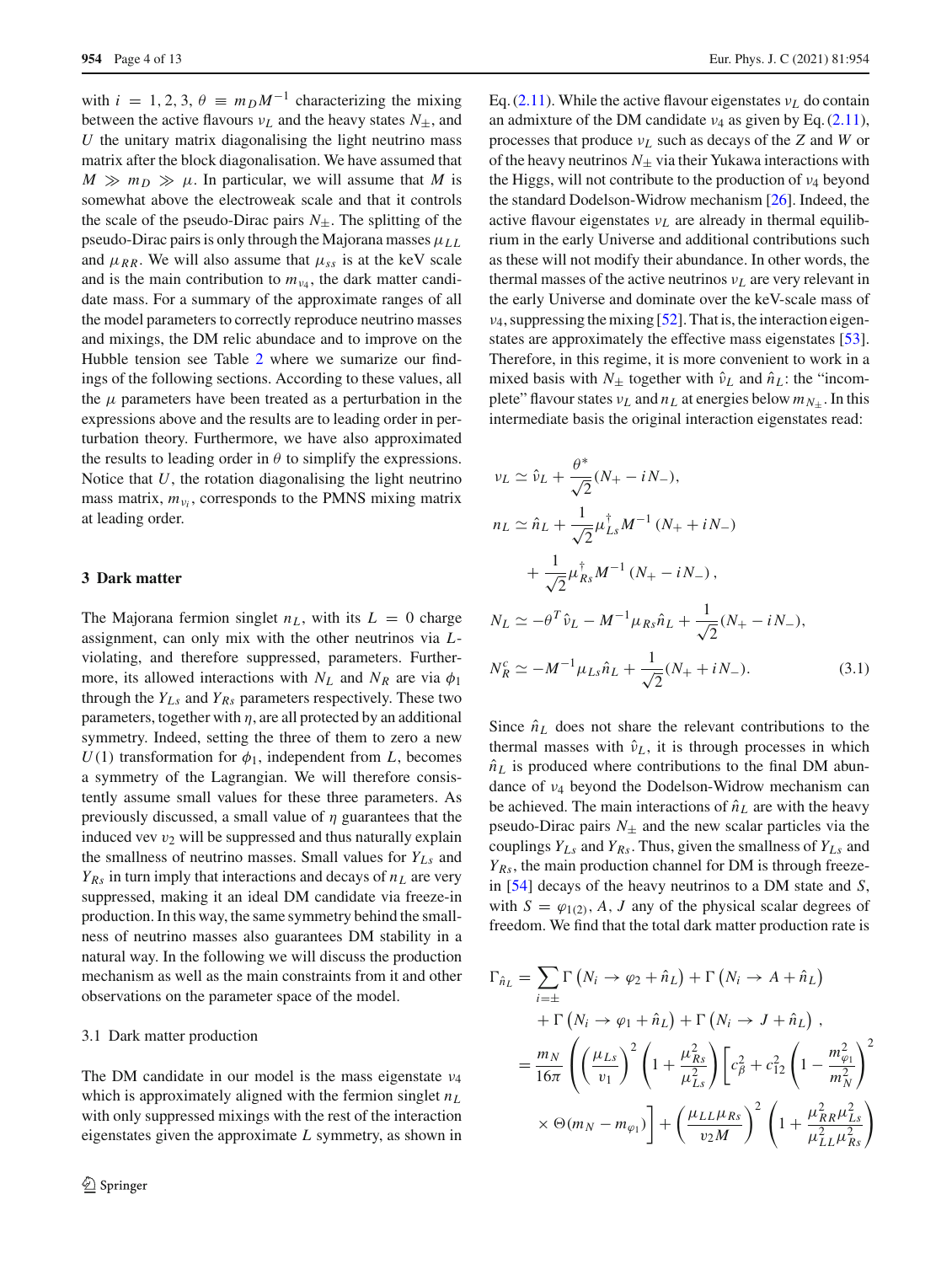$$
\times \left[ c_{12}^2 \left( 1 - \frac{m_{\varphi_2}^2}{m_N^2} \right)^2 \Theta(m_N - m_{\varphi_2}) + c_{\beta}^2 \left( 1 - \frac{m_A^2}{m_N^2} \right)^2 \Theta(m_N - m_A) \right] \right),
$$
 (3.2)

where  $\Theta$  is the Heaviside step function and  $c_{12} \equiv \cos \alpha_{12}$ and  $c_\beta \equiv \cos \beta$ . We have made the approximation  $m_{N_+} \sim$  $m_{N-} \equiv m_N$ . If the heavy neutrinos thermalize with the SM plasma, which happens for all the values of  $\theta$  we will consider, the relic density is given by

$$
\Omega_{\nu_4} h^2 \simeq m_{\nu_4} M_P \sqrt{\frac{5}{\pi}} \frac{405}{8\pi^4 g_{\star}^{3/2} (m_N)} \frac{\Gamma_{\hat{n}_L}^2}{m_N^2} \frac{s^0}{\rho_c^0} h^2 \,, \tag{3.3}
$$

where  $M_P = 1.22 \cdot 10^{19}$  GeV is the Planck mass,  $s^0$  and  $\rho_c^0$  are the present entropy density and critical energy density respectively, *h* is the present Hubble constant expressed in units of 100 km s<sup>-1</sup>Mpc<sup>-1</sup> and  $g_{\star}(m_N)$  is the number of radiation degrees of freedom during the *Ni* decays, which we approximate as  $g_{\star}(m_N) = 106.75$  for  $m_N \gtrsim 100$  GeV. This expression can be simplified to study the analytical scaling of the relic density in two opposing limits of the following ratio

$$
r = \frac{\mu_{Rs}}{\mu_{Ls}}.\tag{3.4}
$$

Nevertheless the full expression of the relic density has been taken into account in the numerical results. Assuming small  $r \ll 1$  and that the decay width is dominated by the *J* and  $\varphi_1$  final states, the relic abundance scales as

$$
\Omega_{\nu_4} h^2(r \ll 1) \simeq 0.13 \left(\frac{m_{\nu_4}}{10 \,\text{keV}}\right)^3 \left(\frac{U_{\alpha 4}}{10^{-6}}\right)^2
$$

$$
\times \left(\frac{10^{-5}}{\theta}\right)^2 \left(\frac{150 \,\text{GeV}}{m_N}\right) \left(\frac{200 \,\text{GeV}}{v_1}\right)^2,
$$
(3.5)

where we have neglected the scalar masses with respect to  $m_N$  and approximated  $c_B \sim c_{12} \sim 1$  as well as written  $\mu_{Ls}$ in terms of  $U_{\alpha 4} \sim \theta \mu_{Ls}/m_{\nu_4}$ , the mixing between the DM candidate  $\nu_4$  and the active neutrinos  $\nu_{L_\alpha}$  with  $\alpha = e, \mu, \tau$ (see Eq.  $(2.11)$ ) for which strong constraints exist from X-ray searches.

In the opposite  $\lim_{x \to 1}$  and assuming dominant decays to  $\varphi_2$  and A, again neglecting their masses with respect to  $m_N$ , the relic density scales approximately as

$$
\Omega_{\nu_4} h^2(r \gg 1) \simeq 0.11 \left(\frac{r}{10^3}\right)^2 \left(\frac{m_{\nu_4}}{10 \text{ keV}}\right)^3 \left(\frac{m_{\nu_i}}{0.05 \text{ eV}}\right)^2 \times \left(\frac{U_{\alpha 4}}{10^{-6}}\right)^2 \left(\frac{10^{-3}}{\theta}\right)^6 \left(\frac{120 \text{ GeV}}{m_N}\right)^3 \times \left(\frac{\text{MeV}}{\nu_2}\right)^2
$$
\n(3.6)

In Fig. [1](#page-5-0) we show the allowed regions of the parameter space allowed by the X-ray searches and Lyman- $\alpha$  forest constraints on neutrino DM as well as the values of  $\mu_{Rs}/\mu_{Ls}$ for which the correct relic abundance would be obtained for different values of  $\theta$ . The parameter  $\theta$  represents the mixing between the active neutrinos and the heaviest mass eigenstates and can be bounded to be  $\theta \leq 10^{-2}$  from flavour and electroweak precision tests of the unitarity of the PMNS matrix [\[58\]](#page-11-15). As can be seen, for values of  $\theta$  close to the current upper bound in Fig. [1,](#page-5-0) a sizable hierarchy of about four orders of magnitude between  $\mu_{Rs}$  and  $\mu_{Ls}$  would be needed in order to obtain the correct relic abundance through  $\mu_{Rs}$ . Indeed, the stringent X-ray constraints require sufficiently suppressed active neutrino-DM mixing, which is mainly $4$  dominated by  $\mu_{Ls}$ . Conversely, this hierarchy is avoided for smaller values of  $\theta$ . This choice may be considered more natural, since there is no reason for a significant hierarchy among these parameters from the charge assignments of the fields. However, a lower bound on  $\theta$  can be extrated from the requirement of perturbative unitarity for the Yukawa coupling  $Y_{LL}$  by the relation

$$
\theta \simeq 2.5 \cdot 10^{-4} \left(\frac{1}{Y_{LL}}\right)^{1/2} \left(\frac{m_{v_i}}{0.05 \text{ eV}}\right)^{1/2} \left(\frac{\text{MeV}}{v_2}\right)^{1/2},\tag{3.7}
$$

implying that for  $v_2 \lesssim 1$  GeV,  $\theta$  has to be larger than  $\mathcal{O}(10^{-5})$ to ensure perturbativity for  $Y_{LL}$ . Moreover, small values of  $\theta$  would reduce the testability of this region of the parameter space, at least through unitarity constraints of the PMNS matrix or direct searches of the heavy neutrinos at colliders. In this regime, the dominant phenomenology of the model would rather correspond to DM searches via X-rays as well as through cosmology from its impact on the *H*<sup>0</sup> tension and contributions to  $\Delta N_{\text{eff}}$ .

3.2 Dark matter decay  $v_4 \rightarrow v_i + \gamma$ 

Sterile-neutrino like dark matter can decay into a neutrino and a photon producing a monochromatic spectral line. The dark

<span id="page-4-0"></span><sup>&</sup>lt;sup>4</sup> Notice that from Eq. [\(2.11\)](#page-2-2) there is also a contribution to  $U_{\alpha 4}$  from  $\mu_{Rs}$ . This contribution is suppressed by the ratio ∼  $m_{\nu_4}/m_N$  with respect to the one from  $\mu_{Ls}$ . Therefore, the dominant contribution is always  $\mu_{Ls}$  for the parameter space shown in Fig. [1](#page-5-0) even for the largest values of *r* depicted.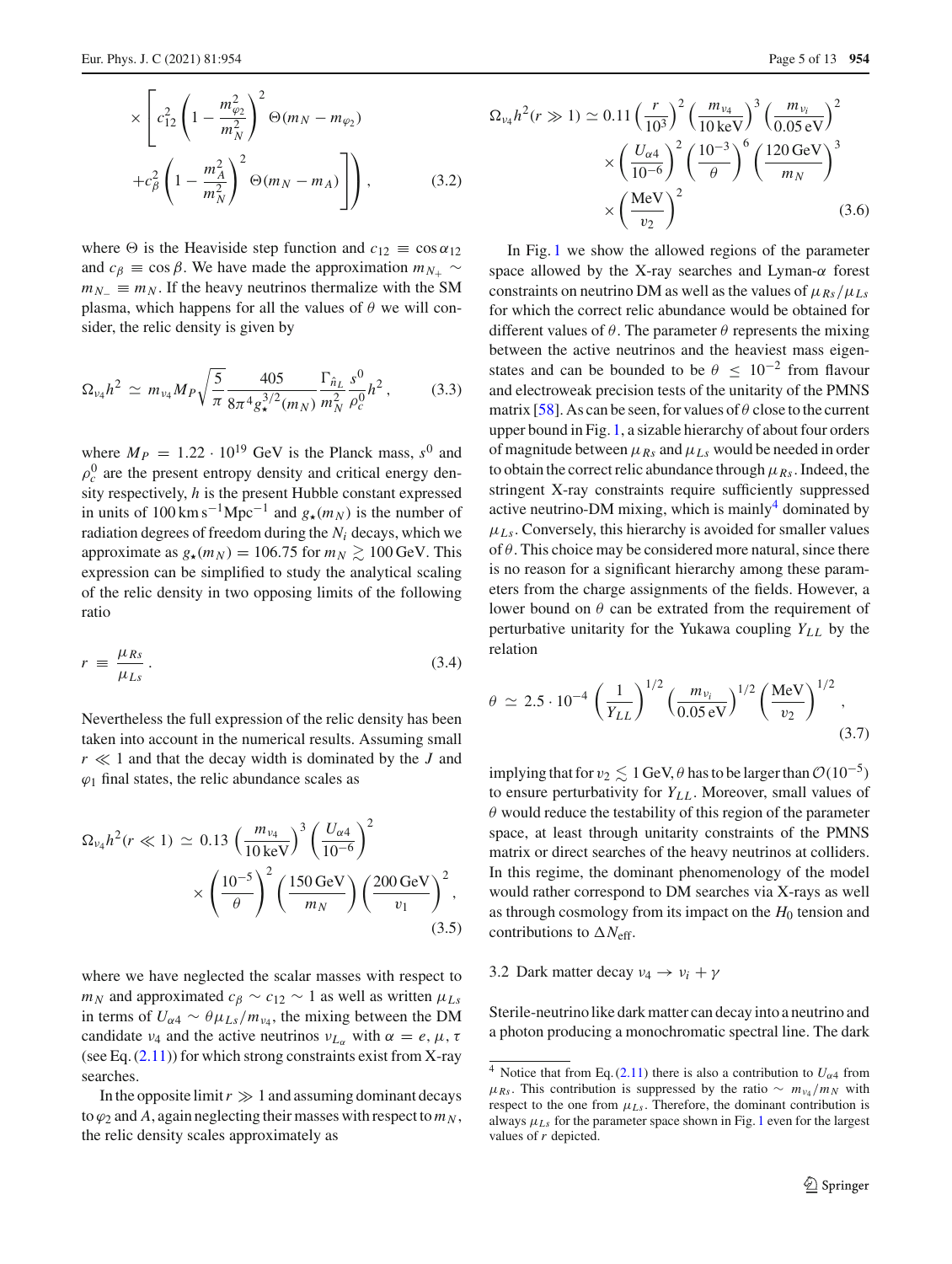

<span id="page-5-0"></span>**Fig. 1** Available parameter space allowing to reproduce the correct DM relic abundance for  $\theta = 10^{-2}$ ,  $10^{-3}$ . The y-axis is the mixing angle between the dark matter mass eigenstate and the SM neutrino flavour eigenstates and the x-axis the dark matter mass. Black dashed lines represents the correct relic density for a fixed ratio  $\mu_{Rs}/\mu_{Ls}$ . The three blue shaded regions dubbed "X-ray" represent respectively, from left to right, constraints from XMM-Newton [\[55](#page-11-16)], NuSTAR [\[30](#page-10-16)] and INTEGRAL [\[56\]](#page-11-17) on spectral photon lines generated by decaying dark

matter mixing with active neutrinos, as given by Eq.  $(2.11)$ , is constrained by the International Gamma-Ray Astrophysics Laboratory (INTEGRAL) [\[56\]](#page-11-17) by looking for DM decaying in the Milky Way halo, as well as from NuSTAR [\[30](#page-10-16)] and XMM-Newton [\[55](#page-11-16)]. These constraints correspond to the blue regions in Fig. [1.](#page-5-0)

#### 3.3 Dark Matter lifetime

Notice that, apart from the usual decay channels to three light neutrinos or a neutrino and an X-ray photon, DM may also decay to a Majoron and a light neutrino. Thus, the associated lifetime of the DM needs to be larger than the age of the Universe. The decay rate is given by

$$
\Gamma(\nu_4 \to J + \nu_i) = \frac{m_{\nu_4}}{16\pi} s_{\beta}^2 \left( \theta^3 \frac{\mu_{Ls}}{\mu_{ss}} \frac{\mu_{LL}}{\nu_2} \right)^2, \tag{3.8}
$$

which gives

<span id="page-5-1"></span>
$$
\frac{\Gamma(\nu_4 \to J + \nu_i)^{-1}}{\tau_{\text{universe}}} \simeq 28 \left(\frac{\nu_1}{200 \text{ GeV}}\right)^2 \left(\frac{10 \text{ keV}}{m_{\nu_4}}\right) \times \left(\frac{0.05 \text{ eV}}{m_{\nu_i}}\right)^2 \left(\frac{10^{-6}}{U_{\alpha 4}}\right)^2. \tag{3.9}
$$

The stability condition  $\tau_{\nu_4} \equiv \Gamma (\nu_4 \rightarrow J + \nu_i)^{-1} > \tau_{\text{universe}}$ excludes the parameter space corresponding to the red region depicted in Fig. [1.](#page-5-0) Nonetheless, notice that the constraints on the mixing from X-ray searches are always stronger than those from the DM lifetime.



matter. The grey region corresponds to Lyman- $\alpha$  constraints from the matter power spectrum on light free-streaming dark matter particles, estimated from [\[57](#page-11-18)]. The red region represents the parameter space for which the dark matter lifetime is shorter than the age of the Uni-verse, estimated using Eq. [\(3.9\)](#page-5-1). In this figure we fixed  $m_N = 150$  GeV,  $m_{\varphi_2} = m_A = 50$  GeV,  $v_1 = 200$  GeV,  $m_{\varphi_1} \ll m_N$ ,  $v_2 = 1$  MeV,  $\mu_{RR} = 10 \text{ keV}$ 

#### 3.4 Constraints from the power spectrum and Lyman- $\alpha$

Light dark matter candidates carrying a non-negligible amount of kinetic energy can alter  $\Lambda$ CDM predictions of the matter power spectrum which are probed on the smallest physical scales, i.e. largest Fourier wavenumbers *k* ∼  $(0.1 - 10)$  *h* Mpc<sup>-1</sup>, by the so-called Lyman- $\alpha$  forest. Constraints from Lyman- $\alpha$  on such DM candidates are typically given in terms of a lower bound for the Warm Dark Matter (WDM) mass [\[59](#page-11-19)[–65](#page-11-20)]

$$
m_{\text{WDM}} \gtrsim m_{\text{WDM}}^{\text{Ly}-\alpha} = (1.9 - 5.3e) \text{ keV at 95\% C.L.},
$$
\n(3.10)

In our scenario the DM density is generated from the decay of non-relativistic heavy neutrinos thermalized with the SM plasma. The effect of the resulting non-thermal phase space distribution on the matter power spectrum has been studied in various works  $[25,31,66-69]$  $[25,31,66-69]$  $[25,31,66-69]$  $[25,31,66-69]$ . The Lyman- $\alpha$  constraints on our DM candidate can be expressed, following the procedure of [\[57](#page-11-18)], as

<span id="page-5-2"></span>
$$
m_{\nu_4} \gtrsim 7.5 \text{ keV} \left(\frac{m_{\text{WDM}}^{\text{Ly}-\alpha}}{3 \text{ keV}}\right)^{4/3} \left(\frac{106.75}{g_{\star s}(m_N)}\right)^{1/3},\qquad(3.11)
$$

where  $g_{\star s}(T)$  is the temperature-dependent effective number of entropy degrees of freedom. This constraint is represented by the grey band in Fig. [1](#page-5-0) for the reference value  $m_{\text{WDM}}^{\text{Ly}-\alpha}$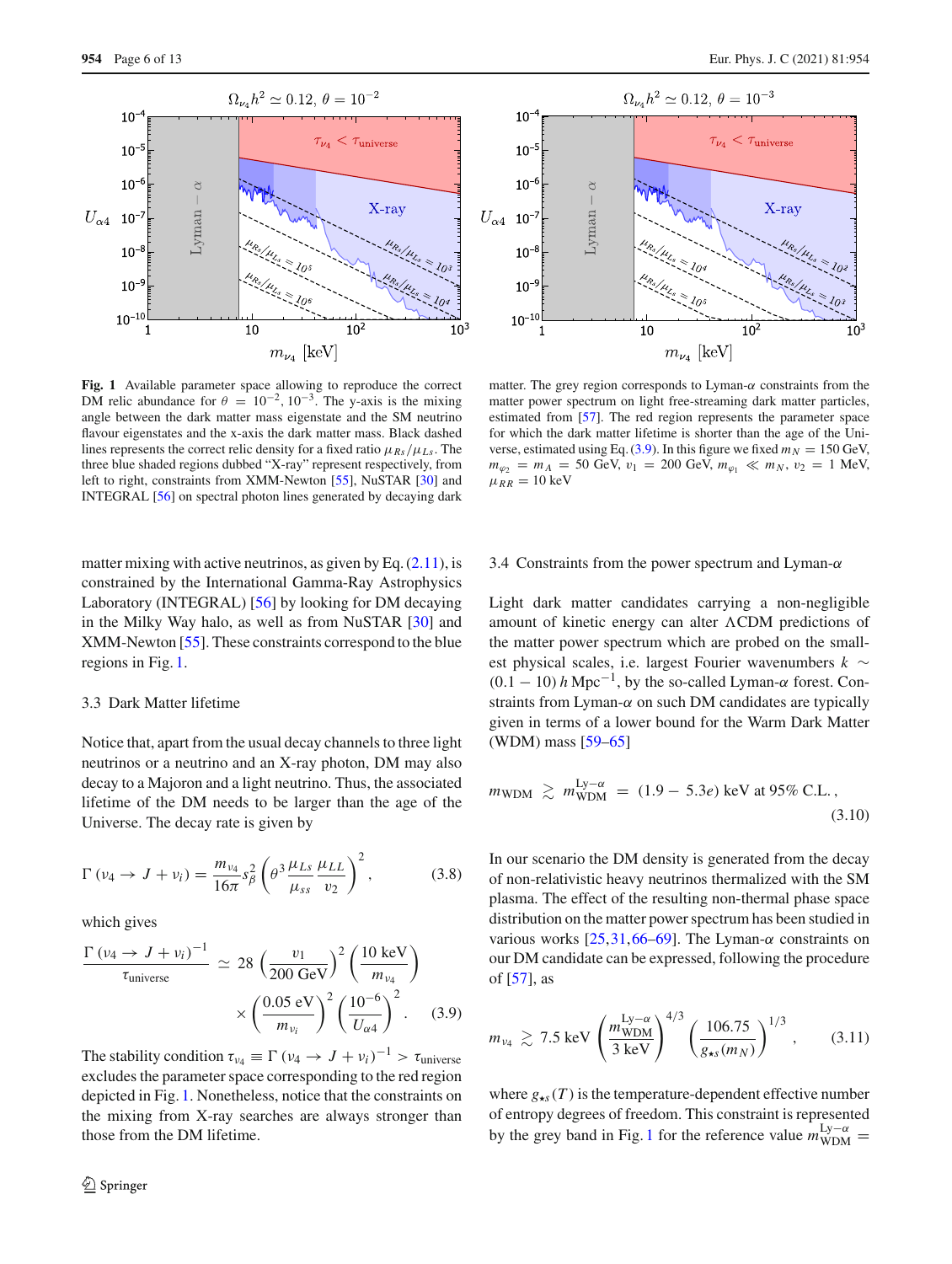3 keV but can be straightforwardly translated to a different value using Eq.  $(3.11)$ .

### <span id="page-6-0"></span>**4 The Hubble tension**

The solution proposed in Refs. [\[6](#page-10-5)[,7](#page-10-6)] to alleviate the present Hubble tension contains two key ingredients. The first is a contribution to  $\Delta N_{\rm eff}^{\rm BBN} \sim 0.4$  that should already be present during Big Bang Nucleosynthesis. The second ingredient is an interaction rate between the Majoron and neutrinos that would exceed the Hubble rate between the BBN and CMB epochs. Thus, Majorons will thermalize with neutrinos for temperatures close to the Majoron mass  $T \sim m_J$  by decay and inverse decay processes  $\bar{\nu}_i \nu_i \leftrightarrow J$ . After becoming nonrelativistic, Majorons would subsequently decay into neutrinos, resulting in a slight increase of  $\Delta N_{\text{eff}}$ . In addition to this extra late radiation component, Majoron-neutrino interactions cause a damping of the neutrino free streaming by suppressing their anisotropic stress and therefore affect the determination of the Hubble constant from the CMB.

# <span id="page-6-4"></span>4.1 Majoron contribution to  $\Delta N_{\text{eff}}$

Since the scalar  $\varphi_1$  mixes with the SM Higgs and also couples to the Majoron, the latter will be produced both from interactions with SM fermionic states  $\psi$  mediated by virtual  $\varphi_1$  as well as from  $\varphi_1$  decays when it is present in the bath through the following couplings, respectively:

$$
\mathcal{L}_{\text{eff}} \simeq \frac{\lambda_1 \mu m_\psi}{2m_{\varphi_1}^2 m_h^2} \big( \partial_\mu J \partial^\mu J \bar{\psi} \psi \big) - \frac{m_\psi}{v_h} \sin(\alpha_1 \mu) \varphi_1 \bar{\psi} \psi \,. \tag{4.1}
$$

Such couplings allow to maintain Majorons thermalized with the SM plasma until the freeze-out temperature  $T_{\text{FO}}$  below which the Majoron population decouples from the thermal bath and behaves as background radiation, potentially leading to a contribution to  $\Delta N_{\text{eff}}$  that can alleviate the Hubble tension. Both scatterings and (inverse) decays can allow the light scalars to thermalize and are investigated in the following.

**Thermalization via scattering** In order to estimate the freeze-out temperature in this case, one can compare the expansion rate of the Universe to the typical momentumexchange rate induced by the coupling from Eq. [\(4.1\)](#page-6-1). For the process  $\bar{\psi}(1) + \psi(2) \rightarrow J(3) + J(4)$  such rate can be expressed as

$$
\frac{\delta \rho_J}{\delta t}\bigg|_{\bar{\psi}\psi \to JJ} \equiv \int \prod_{i=1}^4 \frac{\mathrm{d}^3 \mathbf{p}_i}{(2\pi)^3 2E_i} E_1 f_1(\mathbf{p}_1) f_2(\mathbf{p}_2)
$$

<span id="page-6-2"></span>
$$
\times |A_{\bar{\psi}\psi \to JJ}|^2 (2\pi)^4 \delta^4 (p_1 + p_2 - p_3 - p_4) ,
$$
\n(4.2)

where we follow the notations and conventions from the appendices of Ref. [\[18](#page-10-19)]. In the relativistic limit, this quantity can be estimated as

$$
\frac{\delta \rho_J}{\delta t}\bigg|_{\bar{\psi}\psi \to JJ} \simeq \frac{155\pi \zeta(5)\lambda_{1H}^2 m_{\psi}^2}{448 m_h^4 m_{\varphi_1}^4} T^{11} \,. \tag{4.3}
$$

By comparing this quantity to the rate of energy loss induced by the Hubble expansion we can estimate the freeze-out temperature as being

<span id="page-6-3"></span>
$$
T_{\text{FO}}^{\text{scat}} \simeq 0.067 \text{ GeV} \, \left(\frac{m_{\varphi_1}}{500 \text{ MeV}}\right)^{4/5} \left(\frac{0.025}{\lambda_{1\,H}}\right)^{2/5} \,. \tag{4.4}
$$

As argued in Ref. [\[71\]](#page-11-23), such an estimate of the freeze-out temperature is rather reliable given the large temperature dependence of Eq. [\(4.3\)](#page-6-2), which makes the expression derived in Eq. [\(4.4\)](#page-6-3) relatively insensitive to numerical corrections of  $\mathcal{O}(1 - 10)$ .

<span id="page-6-1"></span>**Thermalization via (inverse) decay** A population of  $\varphi_1$ could also be produced by inverse decay of SM fermions  $\psi$ . Given the fact that  $\Gamma_{\varphi_1 \to JJ} > \Gamma_{\varphi_1 \to \bar{\psi}\psi}$ , if the  $\varphi_1$  production rate induced by inverse decay is sizable enough to ensure  $\varphi_1$  thermalization with the SM plasma, the Majorons *J* should thermalize as well. Once the scalars  $\varphi_1$  become nonrelativistic and their abundance is exponentially suppressed, that we estimate to be around  $z \equiv m_{\varphi_1}/T \simeq 5$ , thermal equilibrium with the SM plasma is lost and the population of *J* also freezes-out. As the coupling between the scalar  $\varphi_1$  and  $\psi$  is proportional to  $m_{\psi}$ , this process would be relevant for our parameter range mostly when the  $\varphi_1$  decay channel to muons is open, i.e. for  $m_{\varphi_1} > 2m_\mu$ . The decay width of  $\varphi_1$ to a pair of SM fermions is given by

$$
\Gamma_{\varphi_1 \to \bar{\psi}\psi} = c_{\psi} \sin^2(\alpha_{1\,H}) \frac{m_{\psi}^2}{8\pi v_h^2} m_{\varphi_1} \left( 1 - \frac{4m_{\psi}^2}{m_{\varphi_1}^2} \right)^{3/2},
$$
\n(4.5)

where  $c_{\psi}$  is a colour factor. As detailed in [\[18\]](#page-10-19), the Boltzmann equation relevant for  $\varphi_1$  production by (inverse) decays can be expressed in term of the yield  $Y_{\varphi_1} \equiv n_{\varphi_1}/s$ 

$$
\frac{\mathrm{d}Y_{\varphi_1}}{\mathrm{d}z} = \frac{\Gamma_{\varphi_1 \to \bar{\psi}\psi}}{H(z)z} \frac{K_1(z)}{K_2(z)} \left[ Y_{\varphi}^{\mathrm{th}}(z) - Y_{\varphi}(z) \right],\tag{4.6}
$$

where  $z \equiv m_{\varphi_1}/T$ .  $Y_{\varphi}^{\text{th}}(z)$  is the thermal-equilibrium expected value of the yield and  $K_{1,2}(z)$  are modified Bessel functions of the second kind. The values of the coupling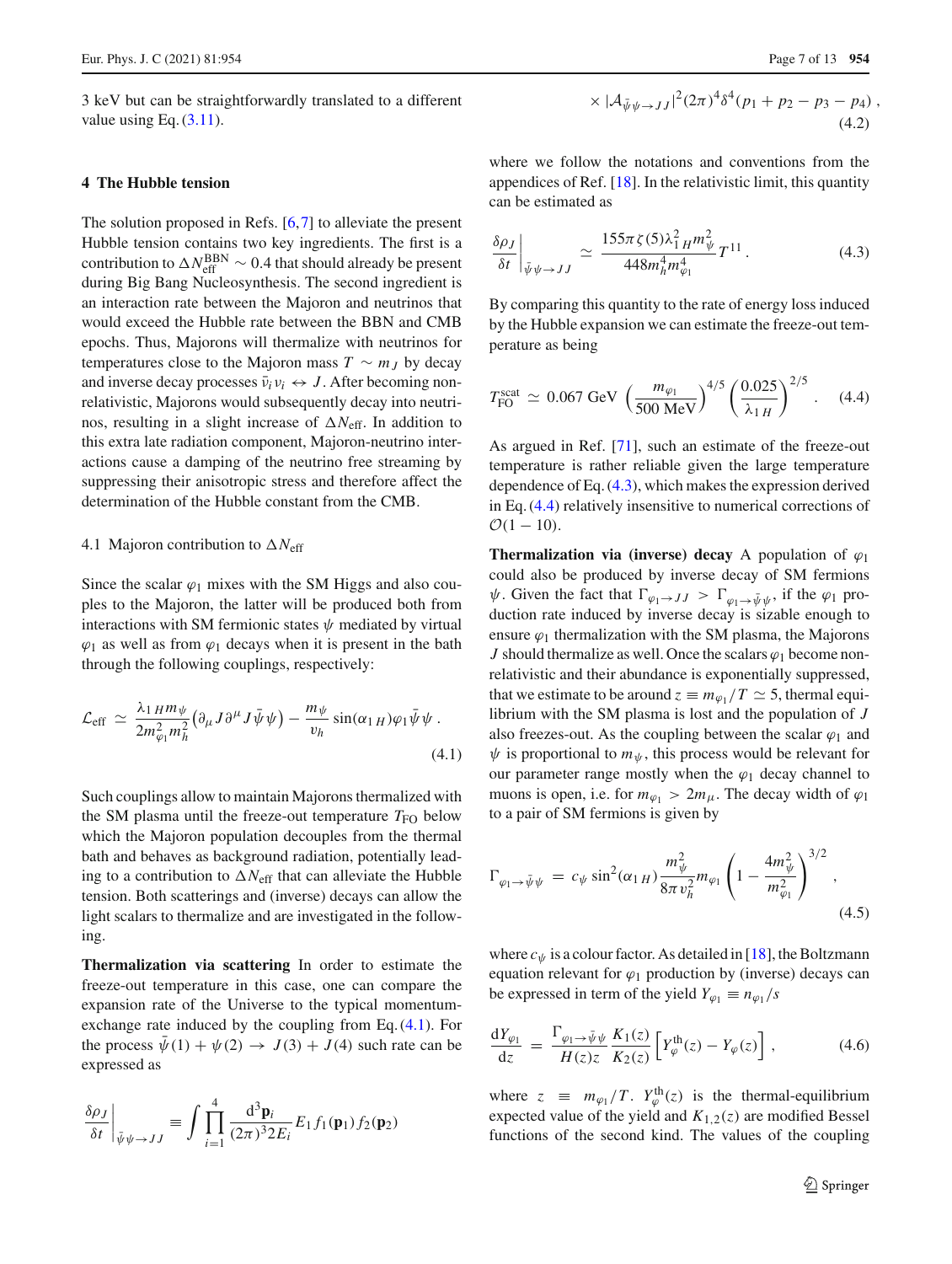

<span id="page-7-1"></span>**Fig. 2** Parameter space allowing to alleviate the Hubble tension (white). The blue region corresponds to values than cannot alleviate substantially the Hubble tension, while the green area represents BBN constraints on  $\Delta N_{\text{eff}}$  estimated in Ref. [\[7](#page-10-6)]. The orange region is excluded by constraints from ATLAS [\[70](#page-11-24)] on Higgs invisible decay as detailed in Sect. [4.3.](#page-8-2) The dashed purple line is determined from the (inverse) decay thermalization critera of Eq. [\(4.7\)](#page-7-0) and the dash-dotted purple line corresponds to  $m_{\varphi_1} < T_{\text{FO}}^{\text{scat}}$  with  $T_{\text{FO}}^{\text{scat}}$  obtained from Eq. [\(4.4\)](#page-6-3). The purple region represents the parameter space beyond the range of validity of the analysis described in Sect. [4.1](#page-6-4) to determine the contribution to  $\Delta N_{\text{eff}}$  and for which a more elaborated estimate should be performed

 $\varphi_1 - \psi$  allowing to reach thermal equilibrium at  $z = 5$  are given by the condition

<span id="page-7-0"></span>
$$
\Gamma_{\varphi_1 \to \bar{\psi}\psi} \frac{Y_{\varphi}^{\text{th}}(z)}{H(z)z} \frac{K_1(z)}{K_2(z)} \Big|_{z=5} \simeq \left(\frac{\lambda_{1H}}{3 \times 10^{-5}}\right)^2 \left(\frac{m_{\psi}}{m_{\mu}}\right)^2
$$

$$
\times \left(\frac{500 \text{ MeV}}{m_{\varphi_1}}\right) \gtrsim 1. \quad (4.7)
$$

This condition has been checked numerically and yields a rather conservative constraint on the parameter  $\lambda_{1H}$ . For larger couplings than the benchmark point of Eq. [\(4.7\)](#page-7-0), a *J* population would thermalize with SM fermions and freezeout at  $T_{\text{FO}} \simeq m_{\varphi_1}/5$ .

**Contribution to**  $\Delta N_{\text{eff}}$  In the parameter space for which the condition of Eq.  $(4.7)$  is satisfied, the (inverse) decay processes are more efficient than scatterings to maintain thermal equilibrium. The resulting contribution to  $\Delta N_{\text{eff}}$  is [\[18](#page-10-19)]

$$
\Delta N_{\rm eff} \simeq 0.29 \left( \frac{g_{\star s}(m_{\mu})}{g_{\star s}(T_{\rm FO})} \right)^{4/3}, \qquad (4.8)
$$

with  $g_{\star s}(m_{\mu}) \simeq 17.6$ . The  $\Delta N_{\text{eff}}$  range found in [\[6,](#page-10-5)[7\]](#page-10-6) that alleviates the Hubble tension is between 0.2 and 0.5, with a preferred value of 0.37. In Fig. [2](#page-7-1) we depict the values of  $\lambda_{1}$  *H* and  $m_{\varphi_1}$  that would lead to such a contribution bounded by the blue line corresponding to  $\Delta N_{\text{eff}} = 0.2$  and the green line corresponding to  $\Delta N_{\text{eff}} = 0.5$ . The white region represents the parameter space that allows to alleviate the Hubble tension. We emphasize that the boundaries of this white region of parameter space might be subject to small corrections given the order of magnitude estimate presented in this section. Nevertheless, a region with  $0.2 < \Delta N_{\text{eff}} < 0.5$ will be present in that area, since we verified that at least one of the two processes analyzed would allow Majorons to thermalize down to the temperature required. In particular, in Fig. [2,](#page-7-1) in the region between  $2m_{\mu} < m_{\varphi_1} < 700$  MeV the (inverse) decays of  $\varphi_1$  allow them to thermalize with the SM bath and Majorons as long as  $\lambda_{1H}$  is above the dashed purple line. Hence, the vertical boundaries from the green and blue areas correspond to when we estimate that  $\varphi_1$ becomes Boltzmann-suppressed and decouples so that also the Majorons freeze-out with  $0.2 < \Delta N_{\text{eff}} < 0.5$ . Conversely, in the white triangle below the dashed purple line, scatterings with SM fermions are able to keep the Majorons in equilibrium instead with a final contribution to  $\Delta N_{\text{eff}}$  in the same range. In some areas of the parameter space both processes may be relevant simultaneously but such a detailed analysis is beyond the scope of this work and should not lead to sizable deviations from Fig. [2.](#page-7-1)

### 4.2 Majoron interactions with neutrinos

The authors of Ref. [\[7\]](#page-10-6) define an effective width normalized such that for  $\Gamma_{\rm eff} \gtrsim 1$  Majorons do thermalize with the active neutrinos as required to alleviate the Hubble tension:

$$
\Gamma_{\rm eff} \equiv \left(\frac{\lambda_{\nu}}{4 \times 10^{-14}}\right)^2 \left(\frac{0.1 \text{ eV}}{m_J}\right),\tag{4.9}
$$

where  $\lambda_{\nu}$  is the dimensionless Majoron-neutrino coupling:

$$
\mathcal{L} \supset \frac{1}{2} \lambda_{\nu} i J \bar{\nu}_i \gamma_5 \nu_i \,. \tag{4.10}
$$

<span id="page-7-2"></span>In our setup this parameter corresponds to

$$
\lambda_{\nu} \equiv \sin \beta \, \frac{m_{\nu_i}}{\nu_2} \,, \tag{4.11}
$$

<span id="page-7-3"></span>where we have neglected the contribution from  $\mu_{Ls}$  to  $m_{\nu_i}$ . In this approximation

$$
\Gamma_{\text{eff}} \simeq 52 \left( \frac{m_{\nu_i}}{0.05 \text{ eV}} \right)^2 \left( \frac{200 \text{ GeV}}{v_1} \right)^2 \left( \frac{0.3 \text{ eV}}{m_J} \right). \quad (4.12)
$$

The best fit for  $\Gamma_{\text{eff}}$  found in Ref. [\[7\]](#page-10-6) depends slightly on the number of active neutrinos interacting with the Majoron. Indeed, notice from Eq. [\(4.11\)](#page-7-2) that  $\lambda_{\nu}$  is proportional to the neutrino mass. Thus, if the lightest neutrino is very light or massless, for instance if only two  $N_R$ - $N_L$  pairs are considered, its coupling to the Majoron would be negligible. In particular the best fit changes from  $\Gamma_{\text{eff}} = 67.6$  to  $\Gamma_{\text{eff}} = 59.9$ when 2 or 3 neutrinos are considered to interact with the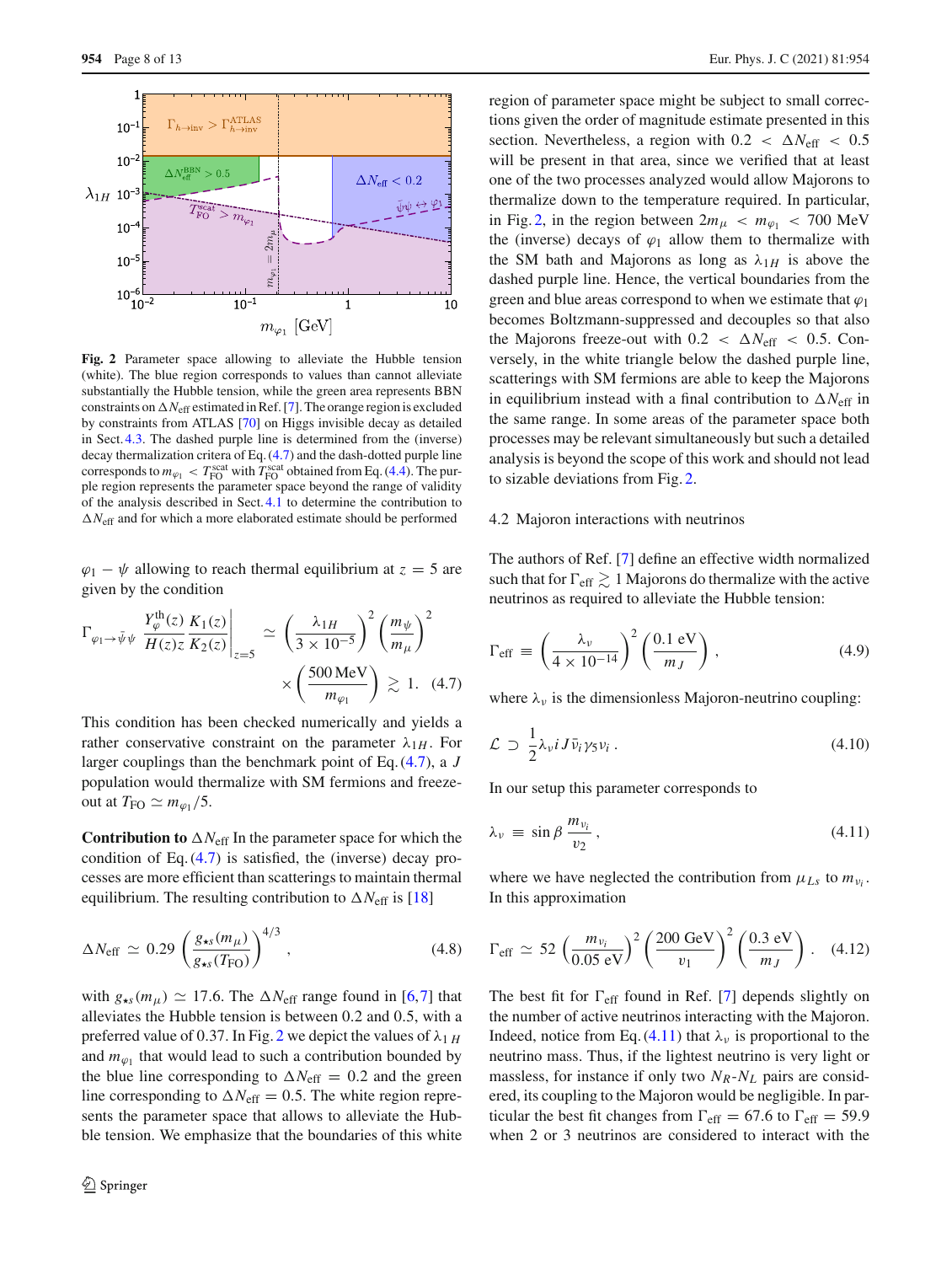<span id="page-8-1"></span>**Table 2** Order of magnitude for the allowed range of some relevant parameters allowing to simultaneously explain neutrino masses, the dark matter relic abundance and alleviate the Hubble tension

| Parameter | $m_{\nu_A}$ | $m_N$                                                                        | $m_{\varphi_1}$            | $m_{\varphi_2}$                  | $v_1$                |
|-----------|-------------|------------------------------------------------------------------------------|----------------------------|----------------------------------|----------------------|
| Range     |             | [10, $10^3$ ] keV [10 <sup>2</sup> , $10^3$ ] GeV [10 <sup>-1</sup> , 1] GeV |                            | $[10, 10^3]$ GeV $[1, 10^3]$ GeV |                      |
| Parameter | $v_{2}$     | п                                                                            | $\mu_{ab}(a, b = R, L, s)$ | $\theta$                         | $\lambda$ 1H         |
| Range     | keV–MeV     | keV–MeV                                                                      | keV–MeV                    | $[10^{-4}, 10^{-2}]$             | $[10^{-4}, 10^{-2}]$ |

Majoron respectively. The dependence of  $\Gamma_{\text{eff}}$  with  $\Delta N_{\text{eff}}^{\text{BBN}}$ was found to be stronger. Indeed, the best fit  $\Gamma_{\text{eff}} = 67.6$ corresponding to  $\Delta N_{\text{eff}}^{\text{BBN}} = 0.37$  jumped to  $\Gamma_{\text{eff}} = 678$  for  $\Delta N_{\text{eff}}^{\text{BBN}} = 0.48$ , although this larger contribution to  $N_{\text{eff}}^{\text{BBN}}$ significantly worsened the fit. In all cases the best fit for the Majoron mass was  $m<sub>J</sub> \sim 0.3$  eV. The preferred values of  $\Delta N_{\text{eff}}^{\text{BBN}} = 0.37$  and  $\Gamma_{\text{eff}} \sim 60$  can easily be achieved as shown in Fig.  $2$  and Eq.  $(4.12)$ .

### <span id="page-8-2"></span>4.3 Constraints from Higgs invisible decay

A coupling between the Higgs and the light scalars  $J$ ,  $\varphi_1$  is generated via mixing from the kinetic terms of  $\phi_1$  and the  $\lambda_{1H}$  term of the scalar potential as

$$
\mathcal{L} \supset \sin(\alpha_{1\,H}) \frac{h}{v_1} \Big( \partial_{\mu} J \partial^{\mu} J \Big) - \frac{\lambda_{1\,H}}{4} v_H h \varphi_1^2 \,. \tag{4.13}
$$

Via these couplings, the Higgs can decay invisibly to a Majoron or  $\varphi_1$  pair with a decay rate

$$
\Gamma_{h \to \text{inv}} = \Gamma_{h \to \varphi_1 \varphi_1} + \Gamma_{h \to JJ} \simeq \frac{1}{64\pi} \lambda_1^2 H \frac{v_H^2}{m_h}, \qquad (4.14)
$$

where we replaced the mixing angle  $\alpha_{1H}$  by its analytical approximation in the limit of small mixing. The invisible branching ratio of the Higgs is constrained to be  $B(h \rightarrow$ inv)  $\langle 0.11(0.19) \text{ from ATLAS} [70] (CMS [72]) \text{ which}$  $\langle 0.11(0.19) \text{ from ATLAS} [70] (CMS [72]) \text{ which}$  $\langle 0.11(0.19) \text{ from ATLAS} [70] (CMS [72]) \text{ which}$  $\langle 0.11(0.19) \text{ from ATLAS} [70] (CMS [72]) \text{ which}$  $\langle 0.11(0.19) \text{ from ATLAS} [70] (CMS [72]) \text{ which}$ translates into

$$
\lambda_{1H} < \lambda_{1H}^{\text{ATLAS}} \simeq 0.014. \tag{4.15}
$$

### <span id="page-8-0"></span>**5 Summary of the available parameter space**

Taking into account all the constraints discussed in the previous sections, we sketch in Table [2](#page-8-1) the ranges for the parameters of the model in which all conditions may be satisfied so that the correct neutrino masses and mixings and dark matter relic density can be recovered together with an improvement of the Hubble tension.

Neutrino masses are controlled by the product  $\theta^2 \mu_{LL}$ . The parameter  $\theta$  represents the mixing between the active neutrinos and the heavy pseudo-Dirac pairs and is bounded to be  $\theta \leq 10^{-2}$  from tests of the PMNS unitarity via precision electroweak and flavour observables [\[58\]](#page-11-15). Conversely, if  $\theta$  is

too small, the heavy pseudo-Dirac pairs, which populate the DM abundance via their decays, would not thermalize. This fixes the range for this parameter between roughly  $10^{-4}$  and  $10^{-2}$  $10^{-2}$ . We have shown in Fig. 1 that the correct relic abundance can be obtained for  $\theta = 10^{-2}$ ,  $10^{-3}$ , but it can also be recovered for smaller values of  $\theta$ . The parameter  $\mu_{LL}$  should then correspond to  $m_{\nu_i}/\theta^2$ , with values in the keV to MeV range. The value of  $\mu_{LL}$  in turn comes from the breaking of *L* by two units of the vev of  $\phi_2$ ,  $v_2$ . Thus, assuming order one Yukawas,  $v_2$  and  $\mu_{LL}$  will have a similar range as reflected in Tab. [2.](#page-8-1) Finally,  $v_2$  is induced by the vev of  $\phi_1$ ,  $v_1$ , through the  $\eta$  cubic coupling so that  $v_2 \simeq \eta v_1^2 / m_{\varphi_2}^2$ . The most natural choice for these parameters is to assume that  $v_1$  and  $m_\varphi$ are close to the electroweak scale, so as to avoid hierarchy problems. Thus, the suppression in  $v_2$  stems from the relative smallness of  $\eta$ , since this parameter is protected by the additional *U*(1) symmetry which is gained when this parameter together with  $\mu_{Ls}$  and  $\mu_{Rs}$  are set to zero.

Regarding the generation and properties of DM, the most stringent constraint is on the parameter  $\mu_{Ls}$ . Indeed, the mixing of DM with the active neutrinos  $U_{\alpha 4} \sim \theta \mu_{Ls}/m_{\nu_4}$ induces its decay to X-rays, for which stringent limits exist as shown in Fig. [1.](#page-5-0) In particular, for  $m_{\nu_4} \sim 10$  keV,  $\mu_{Ls}$  is constrained to be between the eV and keV scales, depending on the value of  $\theta$ . On the other hand, the DM relic abundance is controlled by  $\mu_{Ls}$  and  $\mu_{Rs}$  and a value around 1 keV is required. Thus, as shown in Fig. [1,](#page-5-0) either  $\mu_{Rs}$  is significantly larger than  $\mu_{Ls}$ , or  $\theta \leq 10^{-4}$ . In addition, the DM abundance is induced by the decay of the heavy neutrinos to DM and some scalar degree of freedom. Therefore, the mass of the heavy neutrinos  $m_N$  should not be much higher than the TeV scale to avoid further suppressing the DM relic abundance. For large  $\theta$ , these neutrinos could be searched for at colliders.

Finally, in order to alleviate the Hubble tension two main ingredients are necessary. The first is a sufficient contribution to  $\Delta N_{\text{eff}}$  from the freeze-out of the Majorons. The main parameters controlling this are the mass of  $\varphi_1$ ,  $m_{\varphi_1}$  and its coupling to the Higgs  $\lambda_{1H}$ . Indeed, the Majoron is mainly aligned with the angular component of  $\phi_1$  and it can be kept in thermal equilibrium most efficiently via the mixing of  $\varphi_1$ with the Higgs. In order to reach  $\Delta N_{\text{eff}} \sim 0.4$ , the Majoron must decouple roughly with the muons, which can happen for  $m_{\varphi_1}$  < 1 GeV, as shown in Fig. [2.](#page-7-1) Regarding the coupling, the lack of evidence for an invisible Higgs decay at LHC requires  $\lambda_{1H} \lesssim 0.01$ . On the other hand,  $\lambda_{1H} \geq 10^{-4}$  is necessary to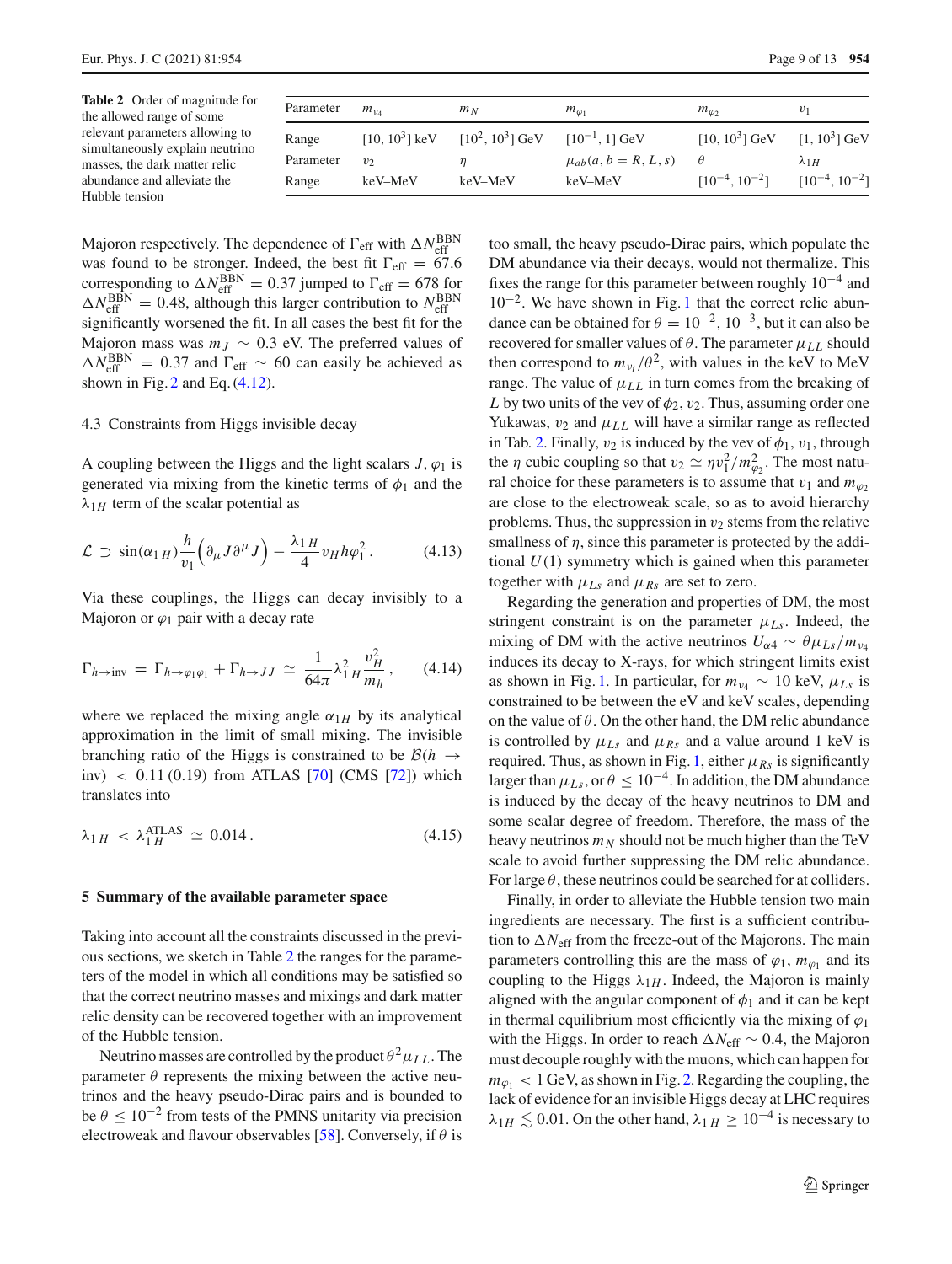keep the Majorons in thermal equilibrium until sufficiently late times. The second ingredient required to alleviate the Hubble tension is a coupling between the Majoron and the active neutrinos that allows them to thermalize after BBN and a Majoron mass around the eV scale so that it will decay to neutrinos and contribute to  $\Delta N_{\text{eff}}$  at CMB. This decay width depends on the ratio of the neutrino masses over  $v_1$ , as well as on the mass of the Majoron itself and the correct value is obtained for  $v_1 \sim 100$  GeV for  $m<sub>J</sub> \sim 1$  eV.

### <span id="page-9-0"></span>**6 Conclusions**

Extending the Standard Model particle content with righthanded neutrinos is arguably the simplest extension able to account for the evidence of neutrino masses and mixings. In order to also provide a natural explanation to the smallness of neutrino masses, two options emerge. In the canonical, highscale type-I Seesaw the ratio between the electroweak scale and the large Majorana mass provides naturally the required suppression. Conversely, in low-scale realizations, such as the linear or inverse Seesaw, the Lepton number *L* symmetry that protects neutrino masses is instead exploited. If this symmetry is approximate and only broken by small parameters, these will also naturally suppress the generation of neutrino masses. These low-scale realizations have the twofold advantage of enhancing the relevant phenomenological impact of the model and hence its testability, as well as avoiding a contribution to the Higgs hierarchy problem.

We have explored the possibility that the small breaking of the *L* symmetry in the inverse Seesaw is dynamical. Its smallness emerges from a Seesaw-like structure in the scalar sector in which the vev of the  $L = 2$  scalar responsible for neutrino masses is only indirectly induced by a vev around the electroweak scale, as in the type-II Seesaw. The parameter linking the two is small in a technically natural way since it is protected by an additional symmetry.

This spontaneous breaking of *L* in turn leads to the existence of a Majoron. We have explored the parameter space and conclude that this Majoron may contribute to the number of relativistic degrees of freedom in the early Universe as well as couple to the active neutrinos with the required values as to significantly alleviate the Hubble tension. This possibility is mainly constrained by the invisible decay of the Higgs, since the Majoron production critically depends on the mixing between the new scalar that breaks the *L* symmetry and the Higgs. Nevertheless, an order of magnitude smaller mixings than presently allowed by LHC constraints would still allow for a solution to the Hubble tension.

Among the new neutrinos introduced in low-scale Seesaws, two options exist due to the approximate *L* symmetry. The first are pseudo-Dirac pairs in which the left-handed component has a sizable mixing with the active neutrinos.

The second are Majorana sterile neutrinos with couplings suppressed by the *L*-breaking parameters. For keV-scale masses, these Majorana sterile neutrinos may be sufficiently stable to be good dark matter candidates. While production via mixing through the Dodelson-Widrow mechanism is excluded by X-ray searches, we have shown that the correct relic abundance may be obtained for appropriate values of the model parameters via the freeze-in decays of the heavier pseudo-Dirac pairs to the new scalars and dark matter. These same couplings also control the mixing of the active neutrinos with dark matter as well as with the heavy pseudo-Dirac pairs. The main constraints on these mixings come from searches of the dark matter decays to X-rays and from unitarity tests of the PMNS mixing matrix from precision electroweak and flavour observables respectively. While the combination of these two probes rules out significant parts of the allowed parameter space, the correct relic abundance can still be obtained from the parameter that controls the mixing of dark matter with the right-handed component of the pseudo-Dirac pair. This mixing is more difficult to constrain, since the SM active neutrinos mainly mix to the left-handed component. Two possibilities are then viable. If the mixing between the active neutrinos and the heavy pseudo-Dirac pairs is sizable, close to their PMNS unitarity constraints, then the parameter that controls the dark matter-right-handed neutrino mixing needs to be significant. This implies a hierarchy of four or five orders of magnitude with respect to the mixing with the left-handed component, which may be considered fine-tuned. Conversely, if the two couplings are similar, the mixing of the heavy neutrinos with the active states needs to be very suppressed, reducing the testability of the model through PMNS unitarity deviations and, eventually, direct production at colliders.

Finally, the heavy pseudo-Dirac pairs could possibly explain the baryon asymmetry of the Universe through the ARS baryogenesis via leptogenesis mechanism [\[53](#page-11-13),[73](#page-11-26)[–83](#page-12-0)]. While we have assumed that the heavy pseudo-Dirac neutrinos thermalize, the ARS leptogenesis mechanism requires that at least some of them do not reach thermal equilibrium. This could be an option, since we only require one of them to thermalize in order to populate the DM abundance via its decays. Moreover, the correct DM density might also be obtained without thermalization of the heavy pseudo-Dirac pairs. This possibility together with the impact of the additional interactions of the heavy pseudo-Dirac pairs in the context of leptogenesis would be an interesting extension of the present study.

To summarize, we have shown that the SM extension considered with a dynamical breaking of the *L* symmetry characterizing the inverse Seesaw, is able to account simultaneously for the observed neutrino masses and mixings in a natural way as well as to provide a dark matter candidate with the correct relic abundance and alleviate the present Hubble ten-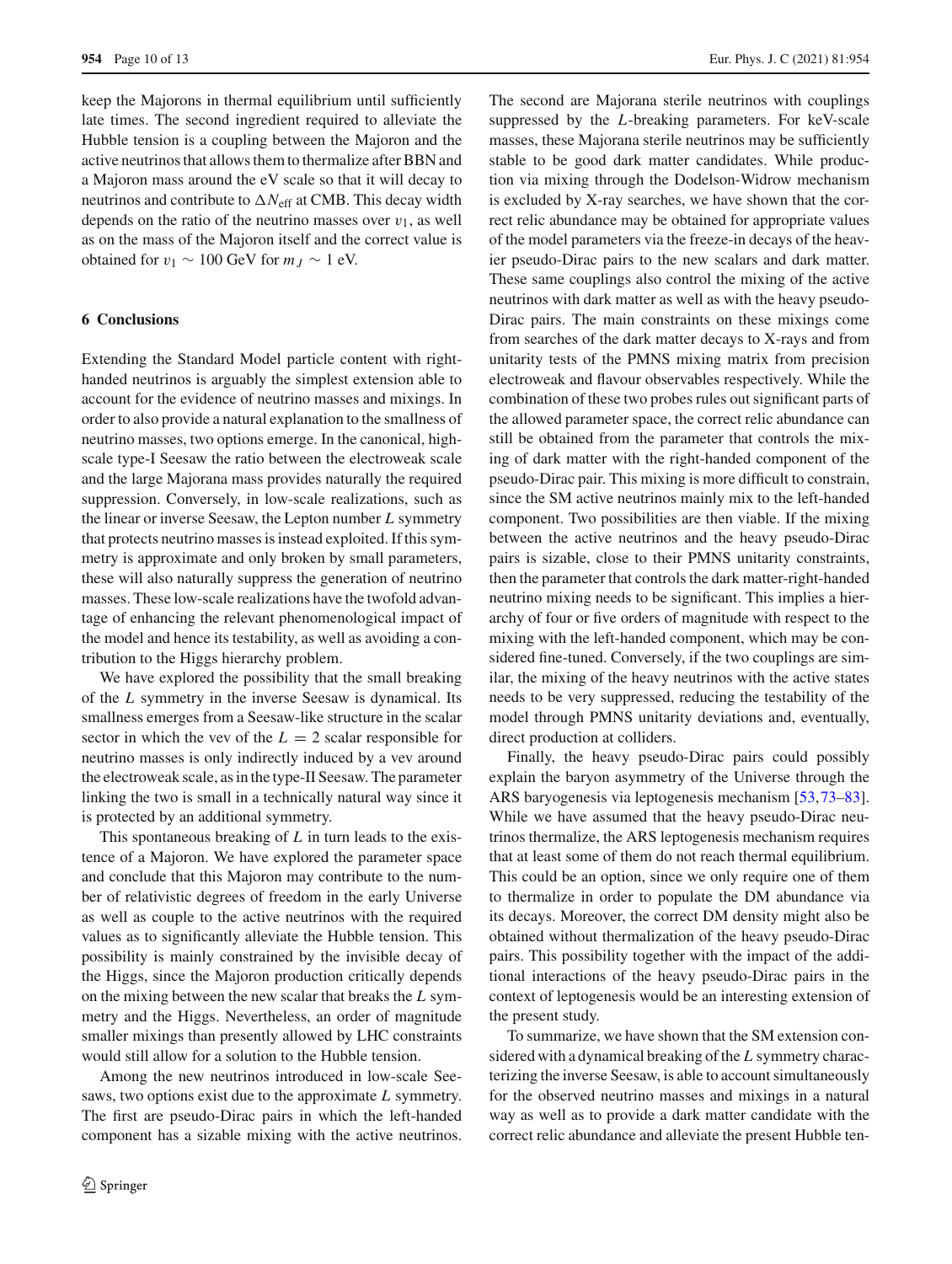sion between CMB and supernovae observations. The main constraints on the allowed parameter space come from unitarity tests of the PMNS mixing matrix through precision electroweak and flavour observables, searches for invisible Higgs decays at the LHC and X-ray searches for this decay mode of the sterile neutrino dark matter candidate.

**Acknowledgements** We warmly thank Pilar Coloma for very helpful discussions and for participating in the initial phases of the project. We are also very grateful to Asmaa Abada, Giorgio Arcadi, Miguel Escudero, Pilar Hernandez, Jacobo Lopez-Pavon and Michele Lucente for very illuminating discussions. The authors acknowledge support from the Spanish Agencia Estatal de Investigación and the EU "Fondo Europeo de Desarrollo Regional" (FEDER) through the projects FPA2015-65929-P, PID2019-108892RB-I00/AEI/10.13039/5011000 11033, PGC2018-095161-B-I00, and Red Consolider MultiDark FPA 2017-90566-REDC. The authors are also supported by the IFT Centro de Excelencia Severo Ochoa Grant SEV-2016-0597. This project has received support from the European Union's Horizon 2020 research and innovation programme under the Marie Skłodowska -Curie grant agreement No 860881-HIDDeN.

**Data Availability Statement** This manuscript has no associated data or the data will not be deposited. [Authors' comment: There is no need to exclude data.]

**Open Access** This article is licensed under a Creative Commons Attribution 4.0 International License, which permits use, sharing, adaptation, distribution and reproduction in any medium or format, as long as you give appropriate credit to the original author(s) and the source, provide a link to the Creative Commons licence, and indicate if changes were made. The images or other third party material in this article are included in the article's Creative Commons licence, unless indicated otherwise in a credit line to the material. If material is not included in the article's Creative Commons licence and your intended use is not permitted by statutory regulation or exceeds the permitted use, you will need to obtain permission directly from the copyright holder. To view a copy of this licence, visit [http://creativecomm](http://creativecommons.org/licenses/by/4.0/) [ons.org/licenses/by/4.0/.](http://creativecommons.org/licenses/by/4.0/)

Funded by SCOAP<sup>3</sup>.

### **References**

- <span id="page-10-0"></span>1. L. Verde, T. Treu, A.G. Riess, Tensions between the Early and the Late Universe. Nat. Astron. **3**(7), 891 (2019). [arXiv:1907.10625](http://arxiv.org/abs/1907.10625)
- <span id="page-10-1"></span>2. K.C. Wong, et al., H0LiCOW – XIII. A 2.4 per cent measurement of H0 from lensed quasars:  $5.3\sigma$  tension between early- and late-Universe probes. Mon. Not. R. Astron. Soc. **498**, 1420–1439 (2020). [arXiv:1907.04869](http://arxiv.org/abs/1907.04869)
- <span id="page-10-2"></span>3. Planck Collaboration, N. Aghanim, et al., Planck 2018 results. VI. Cosmological parameters (2018). [arXiv:1807.06209](http://arxiv.org/abs/1807.06209)
- <span id="page-10-3"></span>4. A.G. Riess, S. Casertano, W. Yuan, L.M. Macri, D. Scolnic, Large Magellanic cloud cepheid standards provide a 1% foundation for the determination of the hubble constant and stronger evidence for physics beyond CDM. Astrophys. J. **876**, 85 (2019). [arXiv:1903.07603](http://arxiv.org/abs/1903.07603)
- <span id="page-10-4"></span>5. E. Di Valentino, O. Mena, S. Pan, L. Visinelli, W. Yang, A. Melchiorri, et al, In the Realm of the hubble tension – a review of solutions (2021). [arXiv:2103.01183](http://arxiv.org/abs/2103.01183)
- <span id="page-10-5"></span>6. M. Escudero, S.J. Witte, A CMB search for the neutrino mass mechanism and its relation to the Hubble tension. Eur. Phys. J. C **80**, 294 (2020). [arXiv:1909.04044](http://arxiv.org/abs/1909.04044)
- <span id="page-10-6"></span>7. M. Escudero, S. J. Witte, The Hubble tension as a hint of leptogenesis and neutrino mass generation (2021). [arXiv:2103.03249](http://arxiv.org/abs/2103.03249)
- <span id="page-10-7"></span>8. S. Weinberg, Baryon and Lepton nonconserving processes. Phys. Rev. Lett. **43**, 1566–1570 (1979)
- <span id="page-10-8"></span>9. R.N. Mohapatra, Mechanism for understanding small neutrino mass in superstring theories. Phys. Rev. Lett. **56**, 561–563 (1986)
- 10. R.N. Mohapatra, J.W.F. Valle, Neutrino mass and Baryon number nonconservation in superstring models. Phys. Rev. D **34**, 1642 (1986)
- <span id="page-10-9"></span>11. J. Bernabeu, A. Santamaria, J. Vidal, A. Mendez, J.W.F. Valle, Lepton flavor nonconservation at high-energies in a superstring inspired standard model. Phys. Lett. B **187**, 303–308 (1987)
- <span id="page-10-10"></span>12. F. Bazzocchi, Minimal dynamical inverse See Saw. Phys. Rev. D **83**, 093009 (2011). [arXiv:1011.6299](http://arxiv.org/abs/1011.6299)
- 13. A.G. Dias, C.A.S. Pires, P.S.R. da Silva, How the Inverse See-Saw mechanism can reveal itself natural, canonical and independent of the right-handed neutrino mass. Phys. Rev. D **84**, 053011 (2011). [arXiv:1107.0739](http://arxiv.org/abs/1107.0739)
- <span id="page-10-12"></span>14. V. De Romeri, E. Fernandez-Martinez, J. Gehrlein, P.A.N. Machado, V. Niro, Dark Matter and the elusive *Z'* in a dynamical Inverse Seesaw scenario. JHEP **10**, 169 (2017). [arXiv:1707.08606](http://arxiv.org/abs/1707.08606)
- 15. E. Bertuzzo, S. Jana, P.A.N. Machado, R. Zukanovich Funchal, Neutrino masses and mixings dynamically generated by a light dark sector. Phys. Lett. B **791**, 210–214 (2019). [arXiv:1808.02500](http://arxiv.org/abs/1808.02500)
- 16. P. Ballett, M. Hostert, S. Pascoli, Neutrino masses from a dark neutrino sector below the electroweak scale. Phys. Rev. D **99**, 091701 (2019). [arXiv:1903.07590](http://arxiv.org/abs/1903.07590)
- 17. P. Ballett, M. Hostert, S. Pascoli, Dark neutrinos and a three portal connection to the standard model. Phys. Rev. D **101**, 1115025 (2020). [arXiv:1903.07589](http://arxiv.org/abs/1903.07589)
- <span id="page-10-19"></span>18. J. Gehrlein, M. Pierre, A testable hidden-sector model for Dark Matter and neutrino masses. JHEP **02**, 068 (2020). [arXiv:1912.06661](http://arxiv.org/abs/1912.06661)
- 19. S. Mandal, R. Srivastava, J.W.F. Valle, Electroweak symmetry breaking in the inverse seesaw mechanism. JHEP **03**, 212 (2021). [arXiv:2009.10116](http://arxiv.org/abs/2009.10116)
- 20. S. Mandal, J.C. Rom ao, R. Srivastava, J.W.F. Valle, Dynamical inverse seesaw mechanism as a simple benchmark for electroweak breaking and Higgs boson studies (2021). [arXiv:2103.02670](http://arxiv.org/abs/2103.02670)
- 21. X. Zhang, S. Zhou, Inverse Seesaw model with a modular *S*<sup>4</sup> Symmetry: Lepton flavor mixing and warm dark matter (2021). [arXiv:2106.03433](http://arxiv.org/abs/2106.03433)
- <span id="page-10-11"></span>22. A. Das, S. Goswami, V. K. N., T. K. Poddar, Freeze-in sterile neutrino dark matter in a class of  $U(1)'$  models with inverse seesaw (2021). [arXiv:2104.13986](http://arxiv.org/abs/2104.13986)
- <span id="page-10-13"></span>23. A. Abada, G. Arcadi, M. Lucente, Dark Matter in the minimal Inverse Seesaw mechanism. JCAP **10**, 001 (2014). [arXiv:1406.6556](http://arxiv.org/abs/1406.6556)
- 24. A. Abada, M. Lucente, Looking for the minimal inverse seesaw realisation. Nucl. Phys. B **885**, 651–678 (2014). [arXiv:1401.1507](http://arxiv.org/abs/1401.1507)
- <span id="page-10-14"></span>25. S. Boulebnane, J. Heeck, A. Nguyen, D. Teresi, Cold light dark matter in extended seesaw models. JCAP **04**, 006 (2018). [arXiv:1709.07283](http://arxiv.org/abs/1709.07283)
- <span id="page-10-15"></span>26. S. Dodelson, L.M. Widrow, Sterile-neutrinos as dark matter. Phys. Rev. Lett. **72**, 17–20 (1994). [arXiv:hep-ph/9303287](http://arxiv.org/abs/hep-ph/9303287)
- <span id="page-10-17"></span>27. X.-D. Shi, G.M. Fuller, A New dark matter candidate: Nonthermal sterile neutrinos. Phys. Rev. Lett. **82**, 2832–2835 (1999). [arXiv:astro-ph/9810076](http://arxiv.org/abs/astro-ph/9810076)
- 28. J. Ghiglieri, M. Laine, Sterile neutrino dark matter via GeV-scale leptogenesis? JHEP **07**, 078 (2019). [arXiv:1905.08814](http://arxiv.org/abs/1905.08814)
- <span id="page-10-18"></span>29. J. Ghiglieri, M. Laine, Sterile neutrino dark matter via coinciding resonances. JCAP **07**, 012 (2020). [arXiv:2004.10766](http://arxiv.org/abs/2004.10766)
- <span id="page-10-16"></span>30. B.M. Roach, K.C.Y. Ng, K. Perez, J.F. Beacom, S. Horiuchi, R. Krivonos et al., NuSTAR Tests of Sterile-Neutrino Dark Matter: new galactic bulge observations and combined impact. Phys. Rev. D **101**, 103011 (2020). [arXiv:1908.09037](http://arxiv.org/abs/1908.09037)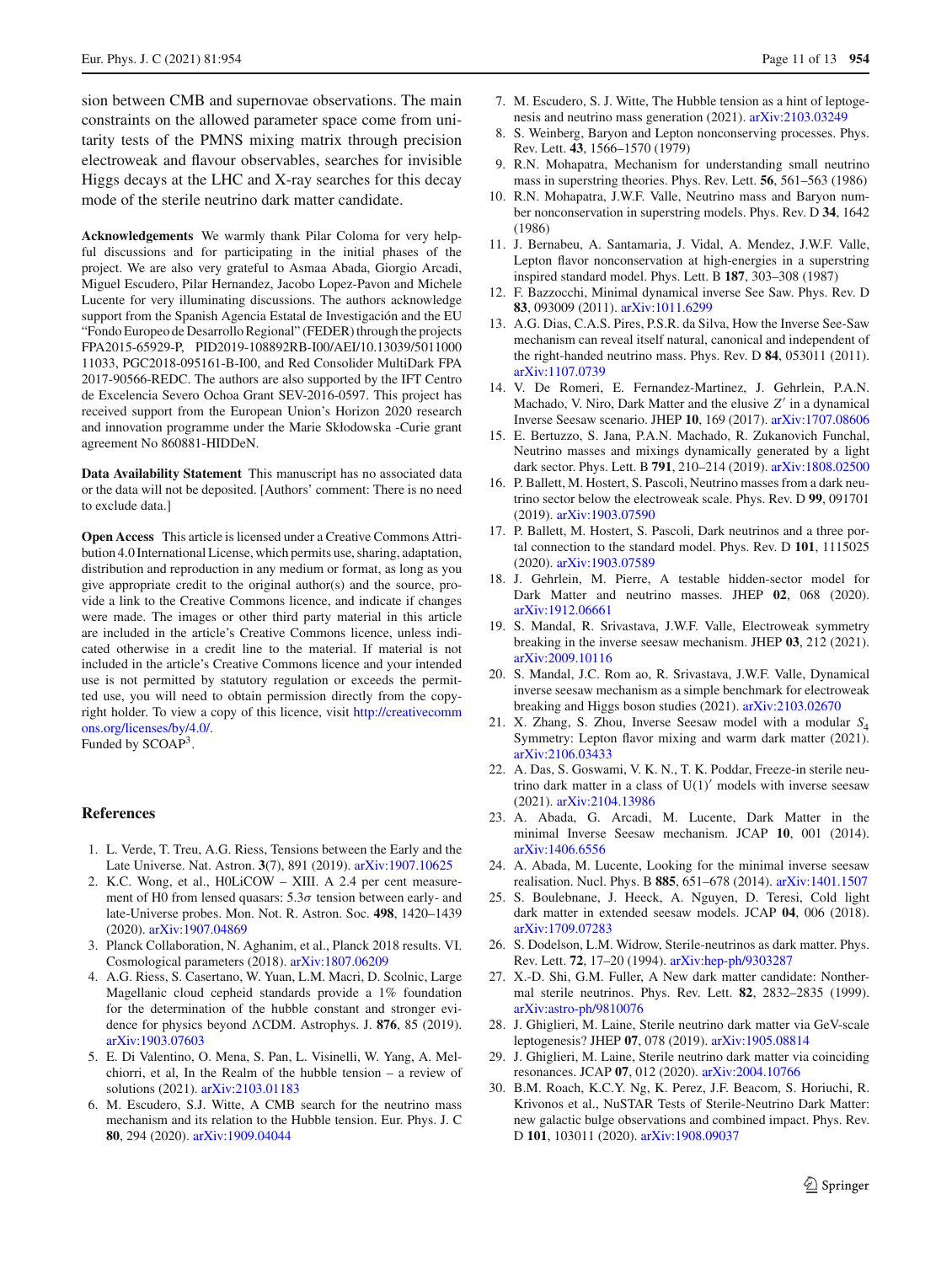- <span id="page-11-0"></span>31. K. Petraki, A. Kusenko, Dark-matter sterile neutrinos in models with a gauge singlet in the Higgs sector. Phys. Rev. D **77**, 065014 (2008). [arXiv:0711.4646](http://arxiv.org/abs/0711.4646)
- 32. A. Merle, V. Niro, D. Schmidt, New production mechanism for keV sterile neutrino dark matter by decays of frozen-in scalars. JCAP **03**, 028 (2014). [arXiv:1306.3996](http://arxiv.org/abs/1306.3996)
- 33. M. Drewes, J.U. Kang, Sterile neutrino dark matter production from scalar decay in a thermal bath. JHEP **05**, 051 (2016). [arXiv:1510.05646](http://arxiv.org/abs/1510.05646)
- 34. M. Drewes et al., A white paper on keV sterile neutrino dark Matter. JCAP **01**, 025 (2017). [arXiv:1602.04816](http://arxiv.org/abs/1602.04816)
- <span id="page-11-1"></span>35. V. De Romeri, D. Karamitros, O. Lebedev, T. Toma, Neutrino dark matter and the Higgs portal: improved freeze-in analysis. JHEP **10**, 137 (2020). [arXiv:2003.12606](http://arxiv.org/abs/2003.12606)
- <span id="page-11-8"></span>36. J. Alcaniz, N. Bernal, A. Masiero, F.S. Queiroz, Light dark matter: A common solution to the lithium and H 0 problems. Phys. Lett. B **812**, 136008 (2021). [arXiv:1912.05563](http://arxiv.org/abs/1912.05563)
- <span id="page-11-2"></span>37. P. Minkowski,  $\mu \to e\gamma$  at a Rate of One Out of 10<sup>9</sup> Muon Decays? Phys. Lett. **67B**, 421–428 (1977)
- 38. R.N. Mohapatra, G. Senjanovic, Neutrino mass and spontaneous parity nonconservation. Phys. Rev. Lett. **44**, 912 (1980)
- 39. T. Yanagida, Horizontal gauge symmetry and masses of neutrinos. Conf. Proc. C **7902131**, 95–99 (1979)
- <span id="page-11-3"></span>40. M. Gell-Mann, P. Ramond, R. Slansky, Complex spinors and unified theories. Conf. Proc. C **790927**, 315–321 (1979). [arXiv:1306.4669](http://arxiv.org/abs/1306.4669)
- <span id="page-11-4"></span>41. F. Vissani, Do experiments suggest a hierarchy problem? Phys. Rev. D **57**, 7027–7030 (1998). [arXiv:hep-ph/9709409](http://arxiv.org/abs/hep-ph/9709409)
- <span id="page-11-5"></span>42. J. Casas, J. Espinosa, I. Hidalgo, Implications for new physics from fine-tuning arguments. 1. Application to SUSY and seesaw cases. JHEP **11**, 057 (2004). [arXiv:hep-ph/0410298](http://arxiv.org/abs/hep-ph/0410298)
- <span id="page-11-6"></span>43. G.C. Branco, W. Grimus, L. Lavoura, THE See-Saw mechanism in the presence of a conserved Lepton number. Nucl. Phys. B **312**, 492 (1989)
- 44. J. Kersten, A.Y. Smirnov, Right-handed neutrinos at CERN LHC and the Mechanism of Neutrino Mass Generation. Phys. Rev. D **76**, 073005 (2007). [arXiv:0705.3221](http://arxiv.org/abs/0705.3221)
- 45. A. Abada, C. Biggio, F. Bonnet, M.B. Gavela, T. Hambye, Low energy effects of neutrino masses. JHEP **12**, 061 (2007). [arXiv:0707.4058](http://arxiv.org/abs/0707.4058)
- <span id="page-11-7"></span>46. K. Moffat, S. Pascoli, C. Weiland, Equivalence between massless neutrinos and lepton number conservation in fermionic singlet extensions of the Standard Model (2017). [arXiv:1712.07611](http://arxiv.org/abs/1712.07611)
- <span id="page-11-9"></span>47. M. Magg, C. Wetterich, Neutrino mass problem and gauge hierarchy. Phys. Lett. B **94**, 61–64 (1980)
- 48. J. Schechter, J.W.F. Valle, Neutrino masses in SU(2) x U(1) theories. Phys. Rev. D **22**, 2227 (1980)
- 49. G. Lazarides, Q. Shafi, C. Wetterich, Proton lifetime and Fermion masses in an SO(10) model. Nucl. Phys. B **181**, 287–300 (1981)
- <span id="page-11-10"></span>50. R.N. Mohapatra, G. Senjanovic, Neutrino masses and mixings in gauge models with spontaneous parity violation. Phys. Rev. D **23**, 165 (1981)
- <span id="page-11-11"></span>51. E.K. Akhmedov, Z.G. Berezhiani, R.N. Mohapatra, G. Senjanovic, Planck scale effects on the Majoron. Phys. Lett. B **299**, 90–93 (1993). [arXiv:hep-ph/9209285](http://arxiv.org/abs/hep-ph/9209285)
- <span id="page-11-12"></span>52. L. Lello, D. Boyanovsky, R.D. Pisarski, Production of heavy sterile neutrinos from vector boson decay at electroweak temperatures. Phys. Rev. D **95**, 043524 (2017). [arXiv:1609.07647](http://arxiv.org/abs/1609.07647)
- <span id="page-11-13"></span>53. A. Abada, G. Arcadi, V. Domcke, M. Drewes, J. Klaric, M. Lucente, Low-scale leptogenesis with three heavy neutrinos. JHEP **01**, 164 (2019). [arXiv:1810.12463](http://arxiv.org/abs/1810.12463)
- <span id="page-11-14"></span>54. L.J. Hall, K. Jedamzik, J. March-Russell, S.M. West, Freeze-In production of FIMP dark matter. JHEP **03**, 080 (2010). [arXiv:0911.1120](http://arxiv.org/abs/0911.1120)
- <span id="page-11-16"></span>55. J. W. Foster, M. Kongsore, C. Dessert, Y. Park, N. L. Rodd, K. Cranmer et al., A deep search for decaying dark matter with XMM-Newton blank-sky observations (2021). [arXiv:2102.02207](http://arxiv.org/abs/2102.02207)
- <span id="page-11-17"></span>56. A. Boyarsky, D. Malyshev, A. Neronov, O. Ruchayskiy, Constraining DM properties with SPI. Mon. Not. R. Astron. Soc. **387**, 1345 (2008). [arXiv:0710.4922](http://arxiv.org/abs/0710.4922)
- <span id="page-11-18"></span>57. G. Ballesteros, M.A. Garcia, M. Pierre, How warm are non-thermal relics? Lyman-α bounds on out-of-equilibrium dark matter (2020). [arXiv:2011.13458](http://arxiv.org/abs/2011.13458)
- <span id="page-11-15"></span>58. E. Fernandez-Martinez, J. Hernandez-Garcia, J. Lopez-Pavon, Global constraints on heavy neutrino mixing. JHEP **08**, 033 (2016). [arXiv:1605.08774](http://arxiv.org/abs/1605.08774)
- <span id="page-11-19"></span>59. V.K. Narayanan, D.N. Spergel, R. Dave, C.-P. Ma, Constraints on the mass of warm dark matter particles and the shape of the linear power spectrum from the Lyα forest. Astrophys. J. Lett. **543**, L103– L106 (2000). [arXiv:astro-ph/0005095](http://arxiv.org/abs/astro-ph/0005095)
- 60. M. Viel, J. Lesgourgues, M.G. Haehnelt, S. Matarrese, A. Riotto, Constraining warm dark matter candidates including sterile neutrinos and light gravitinos with WMAP and the Lyman-alpha forest. Phys. Rev. D **71**, 063534 (2005). [arXiv:astro-ph/0501562](http://arxiv.org/abs/astro-ph/0501562)
- 61. M. Viel, G.D. Becker, J.S. Bolton, M.G. Haehnelt, Warm dark matter as a solution to the small scale crisis: new constraints from high redshift Lyman-α forest data. Phys. Rev. D **88**, 043502 (2013). [arXiv:1306.2314](http://arxiv.org/abs/1306.2314)
- 62. J. Baur, N. Palanque-Delabrouille, C. Yèche, C. Magneville, M. Viel, Lyman-alpha Forests cool Warm Dark Matter. JCAP **08**, 012 (2016). [arXiv:1512.01981](http://arxiv.org/abs/1512.01981)
- 63. V. Iršič et al., New Constraints on the free-streaming of warm dark matter from intermediate and small scale Lyman-α forest data. Phys. Rev. D **96**, 023522 (2017). [arXiv:1702.01764](http://arxiv.org/abs/1702.01764)
- 64. N. Palanque-Delabrouille, C. Yèche, N. Schöneberg, J. Lesgourgues, M. Walther, S. Chabanier et al., Hints, neutrino bounds and WDM constraints from SDSS DR14 Lyman-α and Planck fullsurvey data. JCAP **04**, 038 (2020). [arXiv:1911.09073](http://arxiv.org/abs/1911.09073)
- <span id="page-11-20"></span>65. A. Garzilli, O. Ruchayskiy, A. Magalich, A. Boyarsky, How warm is too warm? Towards robust Lyman-α forest bounds on warm dark matter (2019). [arXiv:1912.09397](http://arxiv.org/abs/1912.09397)
- <span id="page-11-21"></span>66. K.J. Bae, A. Kamada, S.P. Liew, K. Yanagi, Light axinos from freeze-in: production processes, phase space distributions, and Lyα forest constraints. JCAP **01**, 054 (2018). [arXiv:1707.06418](http://arxiv.org/abs/1707.06418)
- 67. A. Kamada, K. Yanagi, Constraining FIMP from the structure formation of the Universe: analytic mapping from *mWDM*. JCAP **11**, 029 (2019). [arXiv:1907.04558](http://arxiv.org/abs/1907.04558)
- 68. J. Heeck, D. Teresi, Cold keV dark matter from decays and scatterings. Phys. Rev. D **96**, 035018 (2017). [arXiv:1706.09909](http://arxiv.org/abs/1706.09909)
- <span id="page-11-22"></span>69. F. D'Eramo, A. Lenoci, Lower mass bounds on FIMPs (2020). [arXiv:2012.01446](http://arxiv.org/abs/2012.01446)
- <span id="page-11-24"></span>70. ATLAS Collaboration, Combination of searches for invisible Higgs boson decays with the ATLAS experiment (2020)
- <span id="page-11-23"></span>71. S. Weinberg, Goldstone Bosons as fractional cosmic neutrinos. Phys. Rev. Lett. **110**, 241301 (2013). [arXiv:1305.1971](http://arxiv.org/abs/1305.1971)
- <span id="page-11-25"></span>72. CMS Collaboration, A.M. Sirunyan, et al., Search for invisible decays of a Higgs boson produced through vector boson fusion in proton–proton collisions at  $\sqrt{s}$  = 13 TeV, Phys. Lett. B **793**, 520–551 (2019). [arXiv:1809.05937](http://arxiv.org/abs/1809.05937)
- <span id="page-11-26"></span>73. E.K. Akhmedov, V.A. Rubakov, A.Y. Smirnov, Baryogenesis via neutrino oscillations. Phys. Rev. Lett. **81**, 1359–1362 (1998). [arXiv:hep-ph/9803255](http://arxiv.org/abs/hep-ph/9803255)
- 74. T. Asaka, M. Shaposhnikov, The nuMSM, dark matter and baryon asymmetry of the universe. Phys. Lett. B **620**, 17–26 (2005). [arXiv:hep-ph/0505013](http://arxiv.org/abs/hep-ph/0505013)
- 75. M. Shaposhnikov, The nuMSM, leptonic asymmetries, and properties of singlet fermions. JHEP **08**, 008 (2008). [arXiv:0804.4542](http://arxiv.org/abs/0804.4542)
- 76. L. Canetti, M. Shaposhnikov, Baryon asymmetry of the universe in the NuMSM. JCAP **09**, 001 (2010). [arXiv:1006.0133](http://arxiv.org/abs/1006.0133)